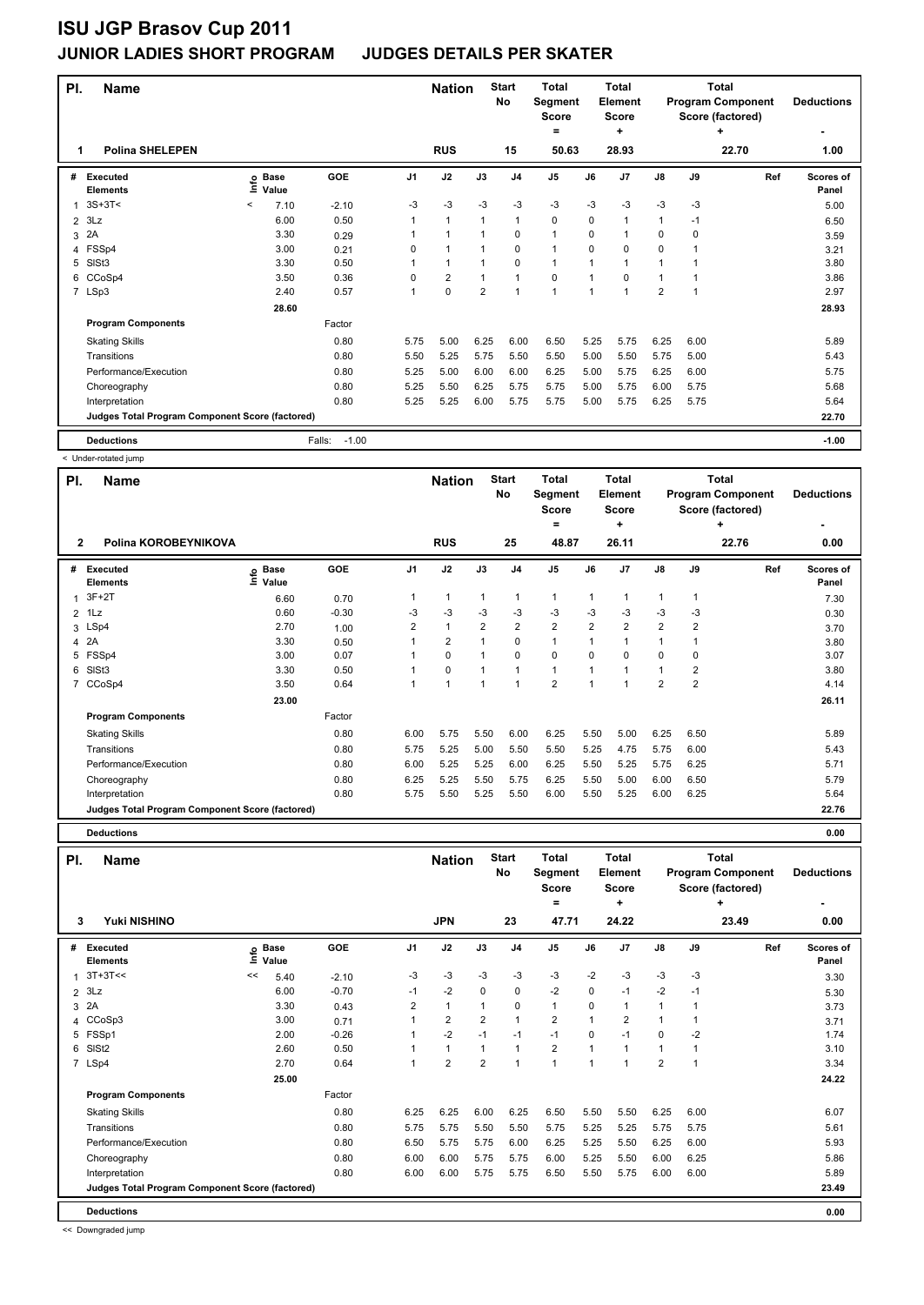| PI.            | <b>Name</b>                                     |         |                   |         |                | <b>Nation</b>  |                | <b>Start</b><br>No | <b>Total</b><br>Segment<br><b>Score</b><br>٠ |          | Total<br>Element<br><b>Score</b><br>÷ |                |      | Total<br><b>Program Component</b><br>Score (factored)<br>٠ | <b>Deductions</b>  |
|----------------|-------------------------------------------------|---------|-------------------|---------|----------------|----------------|----------------|--------------------|----------------------------------------------|----------|---------------------------------------|----------------|------|------------------------------------------------------------|--------------------|
| 4              | <b>Yukiko FUJISAWA</b>                          |         |                   |         |                | <b>JPN</b>     |                | 24                 | 45.73                                        |          | 24.02                                 |                |      | 21.71                                                      | 0.00               |
| #              | <b>Executed</b><br><b>Elements</b>              |         | e Base<br>⊆ Value | GOE     | J <sub>1</sub> | J2             | J3             | J <sub>4</sub>     | J <sub>5</sub>                               | J6       | J <sub>7</sub>                        | $\mathsf{J}8$  | J9   | Ref                                                        | Scores of<br>Panel |
| 1              | $3T+3T<$                                        | $\,<\,$ | 7.00              | $-1.10$ | -1             | $-2$           | $-1$           | $-2$               | $-3$                                         | $-1$     | $-2$                                  | $-2$           | $-1$ |                                                            | 5.90               |
| $\overline{2}$ | 2Lz                                             |         | 2.10              | 0.00    | $-2$           | $\mathbf{1}$   | $\Omega$       | 0                  | $-1$                                         | 0        | 0                                     | 0              | 1    |                                                            | 2.10               |
| 3              | CCoSp3                                          |         | 3.00              | 0.43    | 0              | $\overline{2}$ | $\overline{ }$ | $\mathbf{1}$       | 1                                            | 1        | 0                                     | 1              | 1    |                                                            | 3.43               |
| 4              | 2A                                              |         | 3.30              | 0.29    |                | $\mathbf{1}$   | 1              | $\mathbf 0$        | 1                                            | $\Omega$ | 0                                     | 1              | 0    |                                                            | 3.59               |
| 5              | FSSp4                                           |         | 3.00              | 0.21    | 1              | 0              | $\mathbf{1}$   | $\mathbf 0$        | $\mathbf{1}$                                 | 0        | $-1$                                  | 0              |      |                                                            | 3.21               |
| 6              | SIS <sub>t1</sub>                               |         | 1.80              | 0.50    | 0              | $\mathbf{1}$   | $\mathbf{1}$   | $\overline{1}$     | 1                                            | 1        | 1                                     | 1              | 1    |                                                            | 2.30               |
|                | 7 LSp4                                          |         | 2.70              | 0.79    | 1              | $\overline{2}$ | $\overline{2}$ | $\overline{1}$     | $\overline{2}$                               | 1        | $\overline{2}$                        | $\overline{2}$ | 1    |                                                            | 3.49               |
|                |                                                 |         | 22.90             |         |                |                |                |                    |                                              |          |                                       |                |      |                                                            | 24.02              |
|                | <b>Program Components</b>                       |         |                   | Factor  |                |                |                |                    |                                              |          |                                       |                |      |                                                            |                    |
|                | <b>Skating Skills</b>                           |         |                   | 0.80    | 5.75           | 6.00           | 5.50           | 5.50               | 6.00                                         | 5.25     | 5.00                                  | 6.00           | 5.75 |                                                            | 5.68               |
|                | Transitions                                     |         |                   | 0.80    | 5.25           | 5.50           | 5.25           | 5.00               | 5.50                                         | 5.00     | 4.75                                  | 5.75           | 5.25 |                                                            | 5.25               |
|                | Performance/Execution                           |         |                   | 0.80    | 5.25           | 5.50           | 5.50           | 5.75               | 5.50                                         | 5.25     | 4.75                                  | 5.50           | 5.50 |                                                            | 5.43               |
|                | Choreography                                    |         |                   | 0.80    | 5.50           | 5.25           | 5.25           | 5.50               | 5.75                                         | 5.25     | 4.75                                  | 5.75           | 5.50 |                                                            | 5.43               |
|                | Interpretation                                  |         |                   | 0.80    | 5.25           | 5.25           | 5.50           | 5.50               | 5.50                                         | 5.25     | 5.00                                  | 5.50           | 5.25 |                                                            | 5.36               |
|                | Judges Total Program Component Score (factored) |         |                   |         |                |                |                |                    |                                              |          |                                       |                |      |                                                            | 21.71              |
|                | <b>Deductions</b>                               |         |                   |         |                |                |                |                    |                                              |          |                                       |                |      |                                                            | 0.00               |

< Under-rotated jump

| PI.            | <b>Name</b>                                     |         |                      |                   |                | <b>Nation</b>  |                | <b>Start</b><br>No | <b>Total</b><br><b>Segment</b><br>Score |              | <b>Total</b><br>Element<br><b>Score</b> |                |      | <b>Total</b><br><b>Program Component</b><br>Score (factored) | <b>Deductions</b>  |
|----------------|-------------------------------------------------|---------|----------------------|-------------------|----------------|----------------|----------------|--------------------|-----------------------------------------|--------------|-----------------------------------------|----------------|------|--------------------------------------------------------------|--------------------|
|                |                                                 |         |                      |                   |                |                |                |                    | =                                       |              | ٠                                       |                |      | ÷                                                            | ٠                  |
| 5              | <b>Ashley CAIN</b>                              |         |                      |                   |                | <b>USA</b>     |                | 11                 | 44.99                                   |              | 23.07                                   |                |      | 22.92                                                        | 1.00               |
| #              | <b>Executed</b><br><b>Elements</b>              | lnfo    | <b>Base</b><br>Value | GOE               | J <sub>1</sub> | J2             | J3             | J <sub>4</sub>     | J <sub>5</sub>                          | J6           | J7                                      | $\mathsf{J}8$  | J9   | Ref                                                          | Scores of<br>Panel |
| $\mathbf{1}$   | 3Lz                                             | е       | 4.20                 | $-2.10$           | -3             | $-3$           | $-3$           | $-3$               | $-3$                                    | $-3$         | $-3$                                    | $-3$           | $-3$ |                                                              | 2.10               |
|                | 2 3Lo<+2T                                       | $\prec$ | 4.90                 | $-0.90$           | 0              | $-2$           | $-1$           | $-2$               | $-1$                                    | $-1$         | $-1$                                    | $-2$           | $-1$ |                                                              | 4.00               |
|                | 3 2A                                            |         | 3.30                 | 0.71              |                | $\mathbf{1}$   | 2              | $\mathbf 0$        | $\overline{2}$                          | 1            | 2                                       | 1              | 2    |                                                              | 4.01               |
|                | 4 FSSp1                                         |         | 2.00                 | 0.03              |                | $-2$           | $\Omega$       | $\mathbf 0$        | $\mathbf 0$                             | 0            | $-1$                                    | 0              |      |                                                              | 2.03               |
|                | 5 LSp4                                          |         | 2.70                 | 0.43              |                | $\mathbf 0$    | 1              | $\mathbf 0$        | $\mathbf{1}$                            | $\mathbf 1$  | 1                                       | 1              | 2    |                                                              | 3.13               |
| 6              | SISt <sub>3</sub>                               |         | 3.30                 | 0.64              |                | $\mathbf{1}$   | 1              | $\mathbf 0$        | $\mathbf{1}$                            | $\mathbf{1}$ | 2                                       | $\overline{2}$ | 2    |                                                              | 3.94               |
| $\overline{7}$ | CCoSp4                                          |         | 3.50                 | 0.36              |                | $\overline{1}$ | $\overline{1}$ | $\mathbf 0$        | $\mathbf 0$                             | $\mathbf{1}$ | $\Omega$                                | $\mathbf{1}$   |      |                                                              | 3.86               |
|                |                                                 |         | 23.90                |                   |                |                |                |                    |                                         |              |                                         |                |      |                                                              | 23.07              |
|                | <b>Program Components</b>                       |         |                      | Factor            |                |                |                |                    |                                         |              |                                         |                |      |                                                              |                    |
|                | <b>Skating Skills</b>                           |         |                      | 0.80              | 5.50           | 6.00           | 5.50           | 6.00               | 6.50                                    | 5.50         | 5.75                                    | 6.00           | 6.25 |                                                              | 5.86               |
|                | Transitions                                     |         |                      | 0.80              | 5.00           | 5.75           | 5.00           | 5.00               | 5.75                                    | 5.00         | 5.50                                    | 6.00           | 6.00 |                                                              | 5.43               |
|                | Performance/Execution                           |         |                      | 0.80              | 5.00           | 5.75           | 5.00           | 5.75               | 6.50                                    | 5.25         | 6.00                                    | 6.50           | 6.50 |                                                              | 5.82               |
|                | Choreography                                    |         |                      | 0.80              | 5.25           | 5.75           | 5.25           | 5.50               | 6.00                                    | 5.25         | 5.75                                    | 6.25           | 6.50 |                                                              | 5.68               |
|                | Interpretation                                  |         |                      | 0.80              | 5.00           | 6.00           | 5.25           | 5.75               | 6.25                                    | 5.50         | 6.00                                    | 6.25           | 6.75 |                                                              | 5.86               |
|                | Judges Total Program Component Score (factored) |         |                      |                   |                |                |                |                    |                                         |              |                                         |                |      |                                                              | 22.92              |
|                | <b>Deductions</b>                               |         |                      | $-1.00$<br>Falls: |                |                |                |                    |                                         |              |                                         |                |      |                                                              | $-1.00$            |

< Under-rotated jump e Jump take off with wrong edge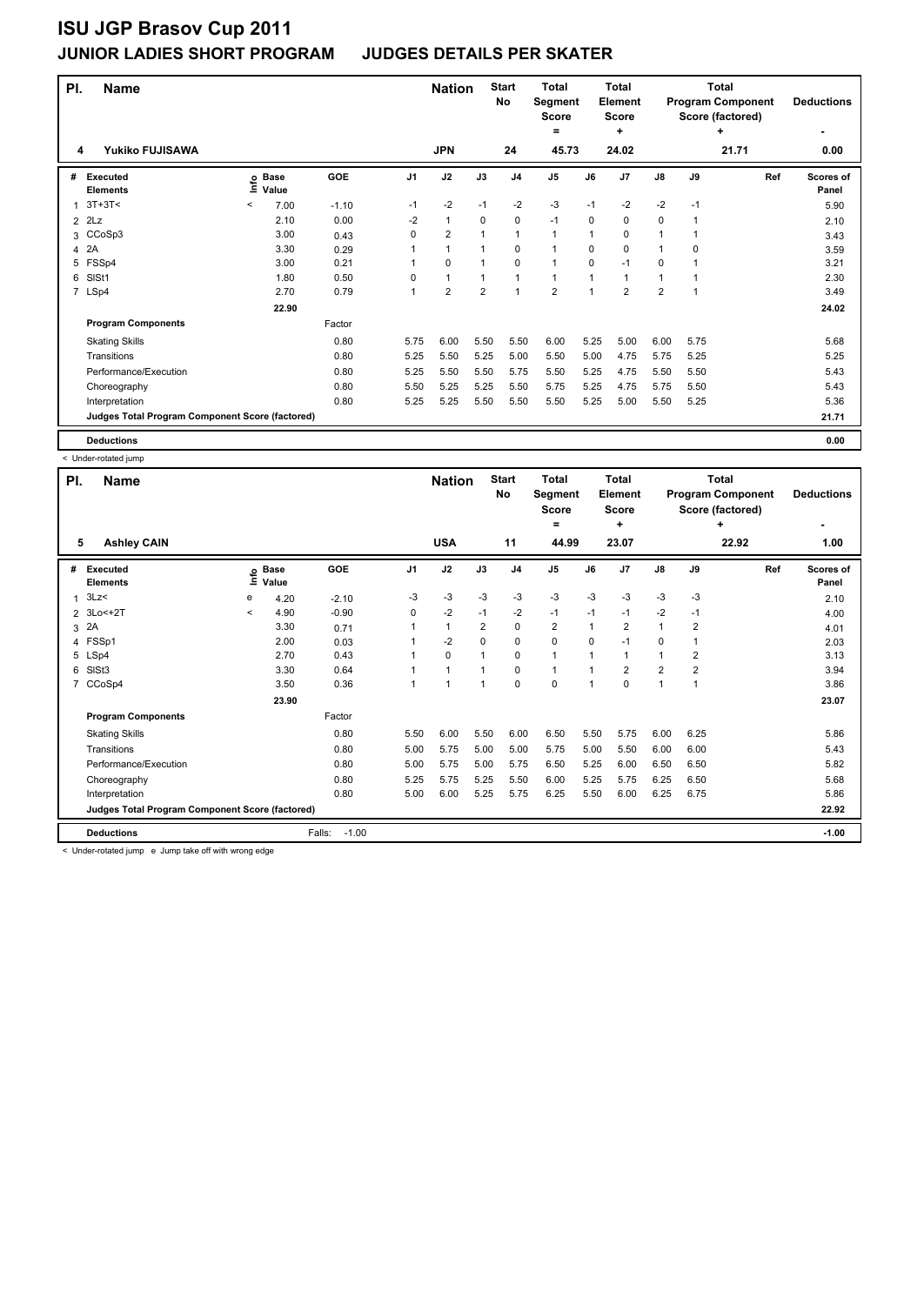| PI.            | <b>Name</b>                                     |   |                   |         |                | <b>Nation</b>  |                | <b>Start</b><br>No | <b>Total</b><br>Segment<br><b>Score</b><br>$\equiv$ |                | Total<br><b>Element</b><br><b>Score</b><br>$\ddot{}$ |               |             | <b>Total</b><br><b>Program Component</b><br>Score (factored)<br>٠ | <b>Deductions</b>  |
|----------------|-------------------------------------------------|---|-------------------|---------|----------------|----------------|----------------|--------------------|-----------------------------------------------------|----------------|------------------------------------------------------|---------------|-------------|-------------------------------------------------------------------|--------------------|
| 6              | Hae-Jin KIM                                     |   |                   |         |                | <b>KOR</b>     |                | 22                 | 44.78                                               |                | 23.30                                                |               |             | 21.48                                                             | 0.00               |
| #              | <b>Executed</b><br><b>Elements</b>              |   | e Base<br>⊆ Value | GOE     | J <sub>1</sub> | J2             | J3             | J <sub>4</sub>     | J <sub>5</sub>                                      | J6             | J7                                                   | $\mathsf{J}8$ | J9          | Ref                                                               | Scores of<br>Panel |
| $\mathbf 1$    | $3F+2T$                                         | e | 6.60              | $-1.00$ | $-1$           | $-2$           | $-1$           | $-2$               | $-2$                                                | $-1$           | $-1$                                                 | $-2$          | $\mathbf 0$ |                                                                   | 5.60               |
| $\overline{2}$ | 3Lz                                             |   | 6.00              | $-1.10$ | $-2$           | $-1$           | $-2$           | $-2$               | $-2$                                                | 0              | $-2$                                                 | $\mathbf 0$   | $-2$        |                                                                   | 4.90               |
| 3              | 2A                                              |   | 3.30              | 0.07    | 1              | $-1$           | 0              | 0                  | $\mathbf 0$                                         | 0              | 0                                                    | $\mathbf{1}$  | 0           |                                                                   | 3.37               |
| 4              | CCoSp3                                          |   | 3.00              | 0.29    | 0              | $\mathbf{1}$   | 1              | $\mathbf 0$        | $\mathbf{1}$                                        | $\Omega$       | 0                                                    | 1             |             |                                                                   | 3.29               |
| 5              | FSSp                                            |   | 0.00              | 0.00    |                |                |                |                    |                                                     |                |                                                      |               |             |                                                                   | 0.00               |
| 6              | SIS <sub>t2</sub>                               |   | 2.60              | 0.50    |                | $\mathbf{1}$   | $\mathbf{1}$   | $\mathbf 0$        | $\mathbf{1}$                                        | 1              | 1                                                    | 1             | 1           |                                                                   | 3.10               |
|                | 7 LSp3                                          |   | 2.40              | 0.64    | 0              | $\overline{2}$ | $\overline{2}$ | $\mathbf{1}$       | $\overline{ }$                                      | $\overline{1}$ | $\overline{2}$                                       | 1             | 1           |                                                                   | 3.04               |
|                |                                                 |   | 23.90             |         |                |                |                |                    |                                                     |                |                                                      |               |             |                                                                   | 23.30              |
|                | <b>Program Components</b>                       |   |                   | Factor  |                |                |                |                    |                                                     |                |                                                      |               |             |                                                                   |                    |
|                | <b>Skating Skills</b>                           |   |                   | 0.80    | 5.25           | 5.75           | 5.50           | 5.75               | 5.75                                                | 5.25           | 5.00                                                 | 6.00          | 5.25        |                                                                   | 5.50               |
|                | Transitions                                     |   |                   | 0.80    | 5.25           | 5.50           | 5.25           | 5.25               | 5.50                                                | 5.00           | 4.75                                                 | 5.50          | 5.00        |                                                                   | 5.25               |
|                | Performance/Execution                           |   |                   | 0.80    | 5.00           | 5.50           | 5.50           | 5.50               | 5.75                                                | 5.00           | 5.00                                                 | 5.75          | 5.00        |                                                                   | 5.32               |
|                | Choreography                                    |   |                   | 0.80    | 5.50           | 6.00           | 5.25           | 5.50               | 5.25                                                | 5.25           | 4.75                                                 | 5.75          | 5.25        |                                                                   | 5.39               |
|                | Interpretation                                  |   |                   | 0.80    | 5.00           | 5.75           | 5.25           | 5.50               | 5.50                                                | 5.25           | 5.25                                                 | 6.00          | 5.25        |                                                                   | 5.39               |
|                | Judges Total Program Component Score (factored) |   |                   |         |                |                |                |                    |                                                     |                |                                                      |               |             |                                                                   | 21.48              |
|                | <b>Deductions</b>                               |   |                   |         |                |                |                |                    |                                                     |                |                                                      |               |             |                                                                   | 0.00               |

e Jump take off with wrong edge

| PI. | <b>Name</b>                                     |                                        |         |                | <b>Nation</b> |      | <b>Start</b>   | Total          |          | Total          |              |             | <b>Total</b>             |                           |
|-----|-------------------------------------------------|----------------------------------------|---------|----------------|---------------|------|----------------|----------------|----------|----------------|--------------|-------------|--------------------------|---------------------------|
|     |                                                 |                                        |         |                |               |      | No             | Segment        |          | Element        |              |             | <b>Program Component</b> | <b>Deductions</b>         |
|     |                                                 |                                        |         |                |               |      |                | Score          |          | <b>Score</b>   |              |             | Score (factored)         |                           |
|     |                                                 |                                        |         |                |               |      |                | ٠              |          | ÷              |              |             | ٠                        |                           |
| 7   | Lenaelle GILLERON-GORRY                         |                                        |         |                | <b>FRA</b>    |      | 17             | 42.07          |          | 24.28          |              |             | 17.79                    | 0.00                      |
| #   | Executed<br><b>Elements</b>                     | <b>Base</b><br>$\bullet$<br>Ξ<br>Value | GOE     | J <sub>1</sub> | J2            | J3   | J <sub>4</sub> | J <sub>5</sub> | J6       | J <sub>7</sub> | J8           | J9          | Ref                      | <b>Scores of</b><br>Panel |
| 1   | 3Lz                                             | 6.00                                   | $-0.50$ | $-2$           | 1             | 0    | $-1$           | $-2$           | 0        | $-1$           | 0            | $-1$        |                          | 5.50                      |
|     | 2 LSp2                                          | 1.90                                   | 0.21    |                | 0             | 0    | 0              | $\mathbf{1}$   | 0        |                | $\mathbf{1}$ | 0           |                          | 2.11                      |
|     | $3 \t3T+2T$                                     | 5.40                                   | 0.40    | 0              | 1             |      | 0              | $\mathbf{1}$   | 0        |                | 0            |             |                          | 5.80                      |
|     | 4 2A                                            | 3.30                                   | $-0.71$ | $-2$           | $-2$          | $-2$ | $-1$           | $-1$           | $-1$     | $-1$           | $-1$         | $-2$        |                          | 2.59                      |
| 5   | CCoSp3                                          | 3.00                                   | 0.21    | 0              | $\mathbf{1}$  |      | 0              | 0              | $\Omega$ | 0              | 1            |             |                          | 3.21                      |
| 6   | SISt <sub>2</sub>                               | 2.60                                   | 0.00    | 0              | $-1$          |      | 0              | $\mathbf 0$    | $\Omega$ | $\Omega$       | 0            | $\mathbf 0$ |                          | 2.60                      |
|     | 7 FSSp3                                         | 2.60                                   | $-0.13$ | $-1$           | $\mathbf 0$   | 0    | $-1$           | 0              | 0        | $-1$           | 0            | $-1$        |                          | 2.47                      |
|     |                                                 | 24.80                                  |         |                |               |      |                |                |          |                |              |             |                          | 24.28                     |
|     | <b>Program Components</b>                       |                                        | Factor  |                |               |      |                |                |          |                |              |             |                          |                           |
|     | <b>Skating Skills</b>                           |                                        | 0.80    | 5.00           | 4.50          | 4.50 | 4.50           | 4.75           | 4.75     | 4.50           | 5.25         | 4.75        |                          | 4.68                      |
|     | Transitions                                     |                                        | 0.80    | 4.50           | 4.25          | 4.00 | 4.25           | 4.25           | 4.50     | 4.25           | 5.00         | 4.00        |                          | 4.29                      |
|     | Performance/Execution                           |                                        | 0.80    | 4.50           | 4.00          | 4.25 | 4.50           | 4.00           | 4.75     | 4.75           | 5.00         | 4.25        |                          | 4.43                      |
|     | Choreography                                    |                                        | 0.80    | 4.75           | 4.25          | 4.00 | 4.25           | 4.75           | 4.75     | 4.50           | 5.00         | 4.00        |                          | 4.46                      |
|     | Interpretation                                  |                                        | 0.80    | 4.50           | 4.00          | 4.25 | 4.25           | 4.25           | 4.75     | 4.50           | 5.25         | 4.25        |                          | 4.39                      |
|     | Judges Total Program Component Score (factored) |                                        |         |                |               |      |                |                |          |                |              |             |                          | 17.79                     |

**Deductions 0.00**

| PI.            | <b>Name</b>                                     |                              |         |                | <b>Nation</b> |                | <b>Start</b><br><b>No</b> | <b>Total</b><br>Segment<br><b>Score</b><br>= |                | <b>Total</b><br>Element<br><b>Score</b><br>٠ |              |      | Total<br><b>Program Component</b><br>Score (factored)<br>٠ | <b>Deductions</b>  |
|----------------|-------------------------------------------------|------------------------------|---------|----------------|---------------|----------------|---------------------------|----------------------------------------------|----------------|----------------------------------------------|--------------|------|------------------------------------------------------------|--------------------|
| 8              | <b>Alexandra KAMIENIECKI</b>                    |                              |         |                | POL           |                | $\mathbf{2}$              | 41.14                                        |                | 23.62                                        |              |      | 17.52                                                      | 0.00               |
| #              | <b>Executed</b><br><b>Elements</b>              | <b>Base</b><br>١nf٥<br>Value | GOE     | J <sub>1</sub> | J2            | J3             | J <sub>4</sub>            | J <sub>5</sub>                               | J6             | J <sub>7</sub>                               | J8           | J9   | Ref                                                        | Scores of<br>Panel |
| $\mathbf{1}$   | 3Lz                                             | 6.00                         | $-0.80$ | $-2$           | $\mathbf{1}$  | $-1$           | 0                         | $-3$                                         | 0              | $-2$                                         | $-1$         | $-2$ |                                                            | 5.20               |
| $\overline{2}$ | $3T+2T$                                         | 5.40                         | 0.00    | 0              | $\mathbf 0$   | 0              | $\pmb{0}$                 | $\pmb{0}$                                    | $\Omega$       | 0                                            | $-1$         | 0    |                                                            | 5.40               |
|                | 3 LSp2                                          | 1.90                         | 0.29    |                | 0             |                | 0                         | $\mathbf{1}$                                 | $\Omega$       | 0                                            | 1            |      |                                                            | 2.19               |
| 4              | 2A                                              | 3.30                         | 0.00    | 0              | $\Omega$      | $\Omega$       | $\Omega$                  | $\Omega$                                     | $\Omega$       | $\Omega$                                     | 1            | O    |                                                            | 3.30               |
| 5              | SISt1                                           | 1.80                         | 0.43    | 1              | $\mathbf 0$   | $\Omega$       | $\mathbf{1}$              | $\mathbf{1}$                                 | $\overline{1}$ |                                              | $\mathbf{1}$ |      |                                                            | 2.23               |
| 6              | CCoSp4                                          | 3.50                         | 0.14    | 0              | $\mathbf{1}$  | $\overline{1}$ | $\mathbf 0$               | $\mathbf 0$                                  | 0              |                                              | 0            | 0    |                                                            | 3.64               |
| $\overline{7}$ | FSSp1                                           | 2.00                         | $-0.34$ | $-2$           | $-1$          | 0              | $-1$                      | $-2$                                         | $\mathbf 0$    | $-1$                                         | $-1$         | $-2$ |                                                            | 1.66               |
|                |                                                 | 23.90                        |         |                |               |                |                           |                                              |                |                                              |              |      |                                                            | 23.62              |
|                | <b>Program Components</b>                       |                              | Factor  |                |               |                |                           |                                              |                |                                              |              |      |                                                            |                    |
|                | <b>Skating Skills</b>                           |                              | 0.80    | 5.00           | 5.50          | 4.25           | 5.00                      | 4.75                                         | 3.75           | 4.75                                         | 4.50         | 4.00 |                                                            | 4.61               |
|                | Transitions                                     |                              | 0.80    | 4.50           | 5.75          | 3.75           | 4.75                      | 4.50                                         | 3.50           | 4.25                                         | 4.00         | 3.50 |                                                            | 4.18               |
|                | Performance/Execution                           |                              | 0.80    | 4.25           | 5.25          | 4.00           | 4.75                      | 4.00                                         | 3.50           | 5.00                                         | 4.25         | 4.00 |                                                            | 4.32               |
|                | Choreography                                    |                              | 0.80    | 4.00           | 5.50          | 4.00           | 4.75                      | 4.25                                         | 3.75           | 4.75                                         | 4.25         | 4.00 |                                                            | 4.29               |
|                | Interpretation                                  |                              | 0.80    | 4.00           | 5.25          | 4.25           | 5.00                      | 4.50                                         | 3.75           | 5.00                                         | 4.50         | 4.25 |                                                            | 4.50               |
|                | Judges Total Program Component Score (factored) |                              |         |                |               |                |                           |                                              |                |                                              |              |      |                                                            | 17.52              |
|                | <b>Deductions</b>                               |                              |         |                |               |                |                           |                                              |                |                                              |              |      |                                                            | 0.00               |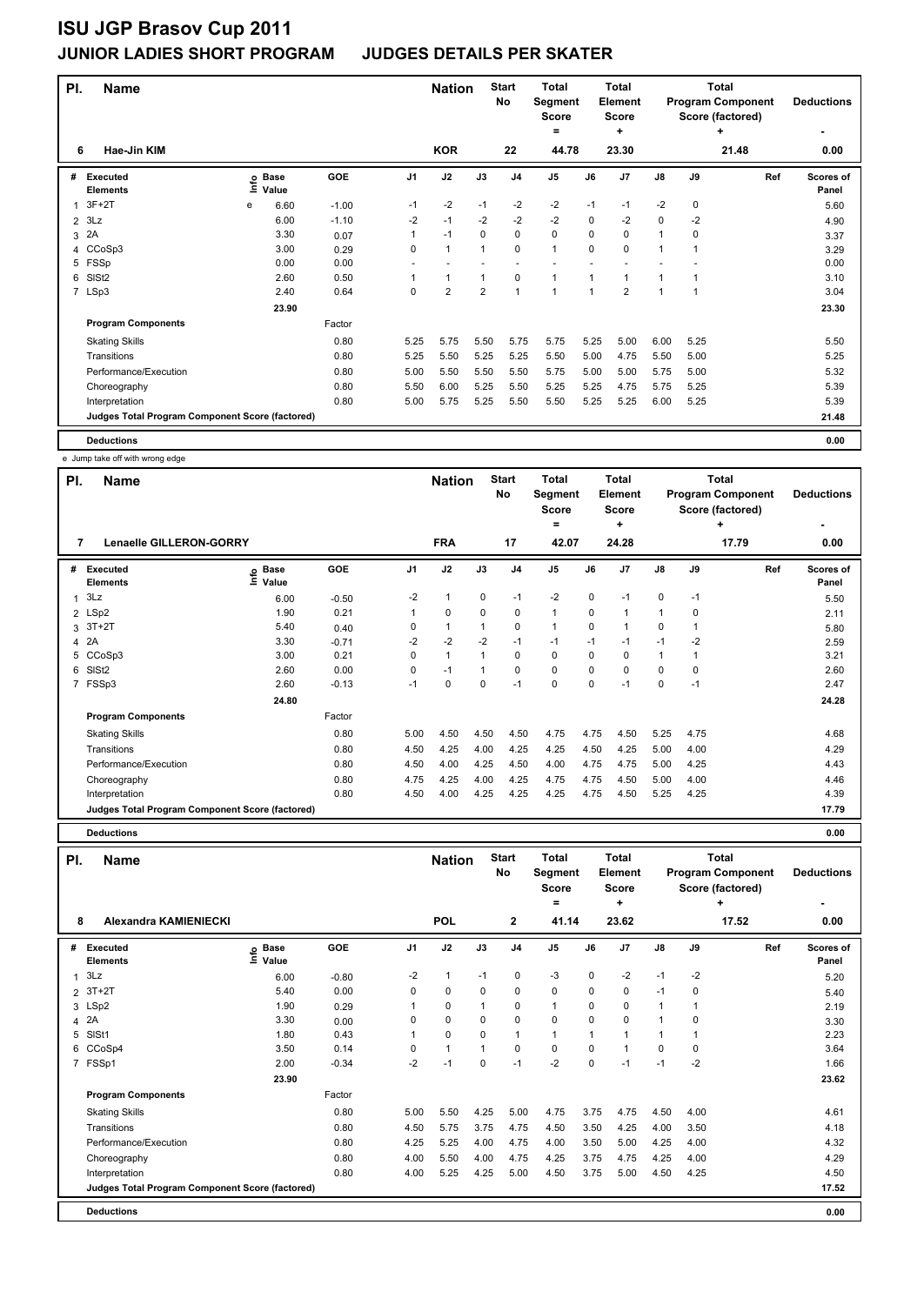| PI.            | <b>Name</b>                                     |   |                   |            |          | <b>Nation</b>  |              | <b>Start</b><br><b>No</b> | <b>Total</b><br>Segment<br><b>Score</b><br>= |      | <b>Total</b><br>Element<br><b>Score</b><br>٠ |               |          | <b>Total</b><br><b>Program Component</b><br>Score (factored)<br>٠ | <b>Deductions</b>  |
|----------------|-------------------------------------------------|---|-------------------|------------|----------|----------------|--------------|---------------------------|----------------------------------------------|------|----------------------------------------------|---------------|----------|-------------------------------------------------------------------|--------------------|
| 9              | <b>Natalia POPOVA</b>                           |   |                   |            |          | <b>UKR</b>     |              | 14                        | 40.58                                        |      | 22.09                                        |               |          | 18.49                                                             | 0.00               |
| #              | <b>Executed</b><br><b>Elements</b>              |   | e Base<br>⊑ Value | <b>GOE</b> | J1       | J2             | J3           | J <sub>4</sub>            | J <sub>5</sub>                               | J6   | J <sub>7</sub>                               | $\mathsf{J}8$ | J9       | Ref                                                               | Scores of<br>Panel |
|                | 3Lz                                             | e | 4.20              | $-1.80$    | $-2$     | $-2$           | $-3$         | $-3$                      | $-3$                                         | $-2$ | $-3$                                         | $-2$          | $-3$     |                                                                   | 2.40               |
| 2              | $3F+1T$                                         |   | 5.70              | $-2.10$    | -3       | -3             | $-3$         | $-3$                      | $-3$                                         | $-3$ | $-3$                                         | $-3$          | $-3$     |                                                                   | 3.60               |
| 3              | FSSp3                                           |   | 2.60              | $-0.04$    | $-1$     | $\mathbf 0$    | $\Omega$     | $\mathbf 0$               | 0                                            | 0    | $-1$                                         | 0             | 0        |                                                                   | 2.56               |
| 4              | 2A                                              |   | 3.30              | 0.07       | $\Omega$ | 0              | $\mathbf{1}$ | $\mathbf 0$               | 0                                            | 0    | 0                                            | $\mathbf{1}$  | $\Omega$ |                                                                   | 3.37               |
| 5              | CCoSp4                                          |   | 3.50              | 0.50       | 1        | $\overline{2}$ | 1            | 1                         | $\mathbf{1}$                                 | 1    | 1                                            | 1             | 1        |                                                                   | 4.00               |
| 6              | SIS <sub>t2</sub>                               |   | 2.60              | 0.36       | 0        | $\mathbf 0$    | $\mathbf{1}$ | $\mathbf 0$               | $\mathbf{1}$                                 | 1    | 1                                            | 1             | 1        |                                                                   | 2.96               |
| $\overline{7}$ | LSp4                                            |   | 2.70              | 0.50       | 1        | $\mathbf{1}$   | $\mathbf{1}$ | $\mathbf 0$               | 1                                            | 1    | 1                                            | 1             | 1        |                                                                   | 3.20               |
|                |                                                 |   | 24.60             |            |          |                |              |                           |                                              |      |                                              |               |          |                                                                   | 22.09              |
|                | <b>Program Components</b>                       |   |                   | Factor     |          |                |              |                           |                                              |      |                                              |               |          |                                                                   |                    |
|                | <b>Skating Skills</b>                           |   |                   | 0.80       | 4.75     | 4.50           | 4.75         | 5.50                      | 5.25                                         | 4.75 | 4.50                                         | 4.75          | 5.25     |                                                                   | 4.86               |
|                | Transitions                                     |   |                   | 0.80       | 4.25     | 4.25           | 4.50         | 5.00                      | 4.50                                         | 4.50 | 4.25                                         | 4.25          | 4.25     |                                                                   | 4.36               |
|                | Performance/Execution                           |   |                   | 0.80       | 4.00     | 4.50           | 4.50         | 5.25                      | 4.75                                         | 4.50 | 4.50                                         | 4.50          | 5.00     |                                                                   | 4.61               |
|                | Choreography                                    |   |                   | 0.80       | 4.50     | 4.25           | 4.75         | 5.25                      | 4.75                                         | 4.50 | 4.50                                         | 4.50          | 5.00     |                                                                   | 4.64               |
|                | Interpretation                                  |   |                   | 0.80       | 4.25     | 4.25           | 4.50         | 5.25                      | 5.00                                         | 4.75 | 4.50                                         | 4.50          | 5.00     |                                                                   | 4.64               |
|                | Judges Total Program Component Score (factored) |   |                   |            |          |                |              |                           |                                              |      |                                              |               |          |                                                                   | 18.49              |
|                | <b>Deductions</b>                               |   |                   |            |          |                |              |                           |                                              |      |                                              |               |          |                                                                   | 0.00               |

< Under-rotated jump e Jump take off with wrong edge

| PI. | Name                                            |                              |         |                | <b>Nation</b> |          | <b>Start</b><br>No | <b>Total</b><br>Segment<br><b>Score</b><br>= |             | <b>Total</b><br>Element<br><b>Score</b><br>÷ |                |      | Total<br><b>Program Component</b><br>Score (factored)<br>÷ | <b>Deductions</b>         |
|-----|-------------------------------------------------|------------------------------|---------|----------------|---------------|----------|--------------------|----------------------------------------------|-------------|----------------------------------------------|----------------|------|------------------------------------------------------------|---------------------------|
| 10  | <b>Micol CRISTINI</b>                           |                              |         |                | <b>ITA</b>    |          | 3                  | 37.78                                        |             | 20.66                                        |                |      | 17.12                                                      | 0.00                      |
| #   | Executed<br><b>Elements</b>                     | <b>Base</b><br>lnfo<br>Value | GOE     | J <sub>1</sub> | J2            | J3       | J <sub>4</sub>     | J <sub>5</sub>                               | J6          | J7                                           | $\mathsf{J}8$  | J9   | Ref                                                        | <b>Scores of</b><br>Panel |
| 1   | 2A                                              | 3.30                         | 0.29    | 0              | $\mathbf 0$   | 0        | 1                  | $\mathbf 0$                                  | 1           |                                              | $\overline{2}$ | 1    |                                                            | 3.59                      |
|     | 2 3S+2T                                         | 5.50                         | 0.40    | 1              | $\mathbf 0$   |          | $\mathbf 0$        | $\mathbf{1}$                                 | $\Omega$    |                                              | $\mathbf{1}$   | 0    |                                                            | 5.90                      |
|     | 3 LSp1                                          | 1.50                         | $-0.09$ | $-1$           | 0             | $\Omega$ | 0                  | 0                                            | $\Omega$    | 0                                            | -1             | $-1$ |                                                            | 1.41                      |
|     | $4$ $2Lz$                                       | 2.10                         | 0.09    | 0              | $\mathbf{1}$  | 0        | 0                  | $\mathbf{1}$                                 | 0           | 0                                            | 0              |      |                                                            | 2.19                      |
| 5   | CCoSp3                                          | 3.00                         | 0.00    | 0              | $\mathbf 0$   | $\Omega$ | $\mathbf 0$        | $\mathbf 0$                                  |             | $\Omega$                                     | 0              | 0    |                                                            | 3.00                      |
| 6   | SISt1                                           | 1.80                         | $-0.06$ | $-1$           | $-1$          |          | $\mathbf 0$        | $-1$                                         | 1           | 0                                            | $-1$           | 0    |                                                            | 1.74                      |
|     | 7 FSSp4                                         | 3.00                         | $-0.17$ | $-1$           | $-1$          | 0        | $\mathbf 0$        | $\mathbf 0$                                  | $\mathbf 0$ | $-1$                                         | $-1$           | $-1$ |                                                            | 2.83                      |
|     |                                                 | 20.20                        |         |                |               |          |                    |                                              |             |                                              |                |      |                                                            | 20.66                     |
|     | <b>Program Components</b>                       |                              | Factor  |                |               |          |                    |                                              |             |                                              |                |      |                                                            |                           |
|     | <b>Skating Skills</b>                           |                              | 0.80    | 4.25           | 4.25          | 4.25     | 4.75               | 4.25                                         | 4.50        | 4.50                                         | 4.00           | 4.50 |                                                            | 4.36                      |
|     | Transitions                                     |                              | 0.80    | 4.50           | 4.00          | 4.50     | 4.50               | 4.00                                         | 4.25        | 4.25                                         | 3.75           | 4.00 |                                                            | 4.21                      |
|     | Performance/Execution                           |                              | 0.80    | 4.25           | 4.00          | 4.50     | 4.75               | 4.75                                         | 4.25        | 4.25                                         | 3.50           | 4.00 |                                                            | 4.29                      |
|     | Choreography                                    |                              | 0.80    | 4.50           | 4.00          | 4.25     | 4.50               | 4.25                                         | 4.25        | 4.00                                         | 3.50           | 4.00 |                                                            | 4.18                      |
|     | Interpretation                                  |                              | 0.80    | 4.25           | 4.25          | 4.50     | 4.75               | 4.75                                         | 4.50        | 4.25                                         | 3.50           | 4.00 |                                                            | 4.36                      |
|     | Judges Total Program Component Score (factored) |                              |         |                |               |          |                    |                                              |             |                                              |                |      |                                                            | 17.12                     |

**Deductions 0.00**

| PI.            | <b>Name</b>                                     |      |                      |                   |                | <b>Nation</b>           |                | <b>Start</b><br>No | <b>Total</b><br>Segment<br><b>Score</b> |                          | <b>Total</b><br><b>Element</b><br><b>Score</b> |                         |      | <b>Total</b><br><b>Program Component</b><br>Score (factored) | <b>Deductions</b>  |
|----------------|-------------------------------------------------|------|----------------------|-------------------|----------------|-------------------------|----------------|--------------------|-----------------------------------------|--------------------------|------------------------------------------------|-------------------------|------|--------------------------------------------------------------|--------------------|
| 11             | <b>McKinzie DANIELS</b>                         |      |                      |                   |                | <b>USA</b>              |                | 10                 | $=$<br>37.74                            |                          | ٠<br>21.37                                     |                         |      | ٠<br>18.37                                                   | 2.00               |
| #              | Executed<br><b>Elements</b>                     | ١nf٥ | <b>Base</b><br>Value | GOE               | J <sub>1</sub> | J2                      | J3             | J <sub>4</sub>     | J <sub>5</sub>                          | J6                       | J <sub>7</sub>                                 | J8                      | J9   | Ref                                                          | Scores of<br>Panel |
| 1              | 3Lo+COMBO                                       |      | 5.10                 | $-2.10$           | $-3$           | $-3$                    | $-3$           | $-3$               | $-3$                                    | $-3$                     | $-3$                                           | $-3$                    | $-3$ |                                                              | 3.00               |
| $\overline{2}$ | 3Lz<<                                           | <<   | 2.10                 | $-0.90$           | -3             | $-3$                    | $-3$           | $-3$               | $-3$                                    | $-3$                     | $-3$                                           | $-3$                    | -3   |                                                              | 1.20               |
| 3              | FSSp3                                           |      | 2.60                 | 0.21              | $\Omega$       | $\mathbf{1}$            | $\mathbf{1}$   | 0                  | $\mathbf{1}$                            | 0                        | 0                                              | 0                       |      |                                                              | 2.81               |
| 4              | 2A                                              |      | 3.30                 | 0.21              |                | 0                       | $\mathbf{1}$   | 0                  | 0                                       | $\Omega$                 | 0                                              | $\mathbf{1}$            |      |                                                              | 3.51               |
| 5              | LSp4                                            |      | 2.70                 | 0.64              |                | $\overline{\mathbf{c}}$ | $\overline{2}$ | 1                  | $\overline{1}$                          |                          | $\Omega$                                       | $\overline{\mathbf{c}}$ |      |                                                              | 3.34               |
|                | 6 CCoSp4                                        |      | 3.50                 | 0.57              |                | $\overline{\mathbf{c}}$ | $\overline{2}$ | 0                  | $\mathbf{1}$                            |                          | 0                                              | $\overline{\mathbf{c}}$ |      |                                                              | 4.07               |
| $\overline{7}$ | SIS <sub>t3</sub>                               |      | 3.30                 | 0.14              | 0              | 0                       | 1              | 0                  | $\mathbf 0$                             | $\overline{\phantom{a}}$ | 0                                              | $\mathbf 0$             |      |                                                              | 3.44               |
|                |                                                 |      | 22.60                |                   |                |                         |                |                    |                                         |                          |                                                |                         |      |                                                              | 21.37              |
|                | <b>Program Components</b>                       |      |                      | Factor            |                |                         |                |                    |                                         |                          |                                                |                         |      |                                                              |                    |
|                | <b>Skating Skills</b>                           |      |                      | 0.80              | 5.50           | 4.25                    | 5.75           | 4.75               | 4.25                                    | 5.00                     | 4.50                                           | 4.25                    | 5.00 |                                                              | 4.75               |
|                | Transitions                                     |      |                      | 0.80              | 4.75           | 4.25                    | 5.25           | 4.25               | 4.00                                    | 4.50                     | 4.00                                           | 4.00                    | 4.50 |                                                              | 4.32               |
|                | Performance/Execution                           |      |                      | 0.80              | 4.75           | 5.00                    | 5.50           | 4.50               | 4.50                                    | 4.50                     | 4.25                                           | 4.00                    | 4.50 |                                                              | 4.57               |
|                | Choreography                                    |      |                      | 0.80              | 5.25           | 4.75                    | 5.75           | 4.50               | 4.25                                    | 4.75                     | 4.25                                           | 4.25                    | 4.75 |                                                              | 4.64               |
|                | Interpretation                                  |      |                      | 0.80              | 4.75           | 5.00                    | 5.75           | 4.50               | 4.50                                    | 5.00                     | 4.25                                           | 4.00                    | 4.75 |                                                              | 4.68               |
|                | Judges Total Program Component Score (factored) |      |                      |                   |                |                         |                |                    |                                         |                          |                                                |                         |      |                                                              | 18.37              |
|                | <b>Deductions</b>                               |      |                      | $-2.00$<br>Falls: |                |                         |                |                    |                                         |                          |                                                |                         |      |                                                              | $-2.00$            |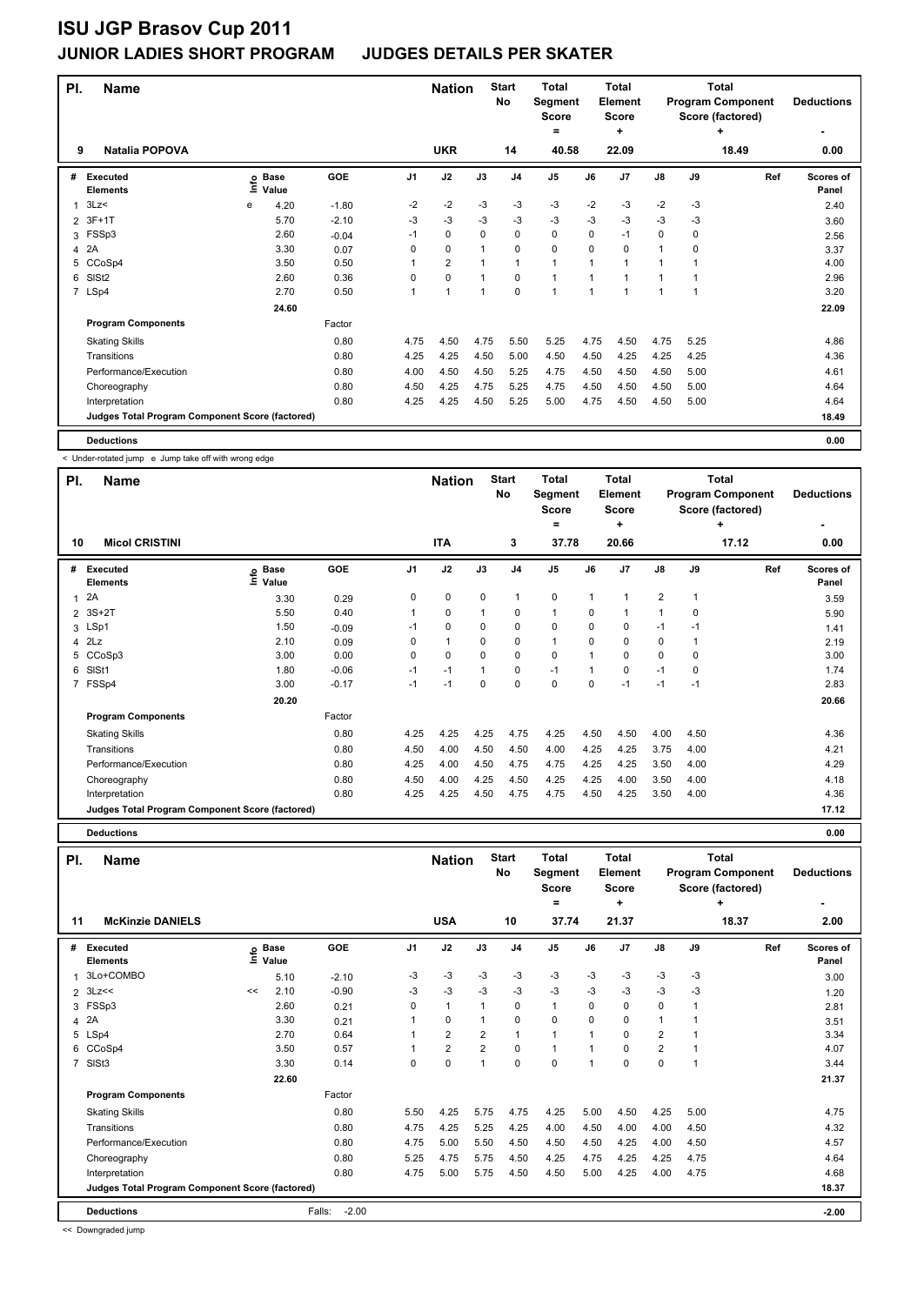| PI.            | <b>Name</b>                                     |   |                   |            |          | <b>Nation</b>  |              | <b>Start</b><br><b>No</b> | <b>Total</b><br>Segment<br><b>Score</b><br>$=$ |      | <b>Total</b><br>Element<br><b>Score</b><br>٠ |               |      | <b>Total</b><br><b>Program Component</b><br>Score (factored)<br>٠ | <b>Deductions</b>  |
|----------------|-------------------------------------------------|---|-------------------|------------|----------|----------------|--------------|---------------------------|------------------------------------------------|------|----------------------------------------------|---------------|------|-------------------------------------------------------------------|--------------------|
| $12 \,$        | Angelika DUBINSKI                               |   |                   |            |          | <b>GER</b>     |              | 13                        | 37.55                                          |      | 19.11                                        |               |      | 18.44                                                             | 0.00               |
| #              | <b>Executed</b><br><b>Elements</b>              |   | e Base<br>E Value | <b>GOE</b> | J1       | J2             | J3           | J <sub>4</sub>            | J <sub>5</sub>                                 | J6   | J <sub>7</sub>                               | $\mathsf{J}8$ | J9   | Ref                                                               | Scores of<br>Panel |
| $\mathbf{1}$   | $3T+2T$                                         |   | 5.40              | 0.70       | 1        | $\overline{2}$ | $\mathbf{1}$ | 0                         | $\overline{\mathbf{c}}$                        | 0    | $\mathbf{1}$                                 | 1             | 1    |                                                                   | 6.10               |
| 2              | 2Lz                                             | e | 2.10              | $-0.21$    | 0        | 0              | $-1$         | $-2$                      | 0                                              | $-1$ | $-1$                                         | $-2$          | 1    |                                                                   | 1.89               |
| 3              | FSSp3                                           |   | 2.60              | $-0.04$    | 0        | $\mathbf 0$    | $-1$         | $\mathbf 0$               | 0                                              | 0    | $-1$                                         | 1             | 0    |                                                                   | 2.56               |
|                | 4 CCoSp3                                        |   | 3.00              | 0.14       | 0        | 0              | 0            | 0                         | $\mathbf{1}$                                   | 1    | 0                                            | 0             | 1    |                                                                   | 3.14               |
| 5              | 1A                                              |   | 1.10              | $-0.60$    | $-3$     | $-3$           | $-3$         | $-3$                      | $-3$                                           | $-3$ | $-3$                                         | $-3$          | $-3$ |                                                                   | 0.50               |
| 6              | SISt <sub>3</sub>                               |   | 3.30              | 0.29       | $\Omega$ | $\mathbf{1}$   | $\mathbf 0$  | $\mathbf 0$               | $\mathbf{1}$                                   | 1    | 1                                            | $\mathbf{1}$  | 0    |                                                                   | 3.59               |
| $\overline{7}$ | LSp1                                            |   | 1.50              | $-0.17$    | $-1$     | $-1$           | $-1$         | $\mathbf 0$               | 0                                              | 0    | $-1$                                         | 0             | $-1$ |                                                                   | 1.33               |
|                |                                                 |   | 19.00             |            |          |                |              |                           |                                                |      |                                              |               |      |                                                                   | 19.11              |
|                | <b>Program Components</b>                       |   |                   | Factor     |          |                |              |                           |                                                |      |                                              |               |      |                                                                   |                    |
|                | <b>Skating Skills</b>                           |   |                   | 0.80       | 4.75     | 5.50           | 4.25         | 4.50                      | 5.50                                           | 4.50 | 4.25                                         | 4.25          | 4.75 |                                                                   | 4.64               |
|                | Transitions                                     |   |                   | 0.80       | 4.50     | 5.25           | 3.75         | 4.50                      | 5.00                                           | 4.25 | 4.00                                         | 4.00          | 4.50 |                                                                   | 4.39               |
|                | Performance/Execution                           |   |                   | 0.80       | 5.00     | 5.75           | 4.00         | 4.50                      | 5.75                                           | 4.25 | 4.25                                         | 4.00          | 5.00 |                                                                   | 4.68               |
|                | Choreography                                    |   |                   | 0.80       | 4.75     | 5.50           | 4.25         | 4.50                      | 5.50                                           | 4.25 | 4.25                                         | 4.00          | 5.25 |                                                                   | 4.68               |
|                | Interpretation                                  |   |                   | 0.80       | 4.50     | 5.75           | 4.00         | 4.75                      | 5.25                                           | 4.50 | 4.25                                         | 4.25          | 5.25 |                                                                   | 4.68               |
|                | Judges Total Program Component Score (factored) |   |                   |            |          |                |              |                           |                                                |      |                                              |               |      |                                                                   | 18.44              |
|                | <b>Deductions</b>                               |   |                   |            |          |                |              |                           |                                                |      |                                              |               |      |                                                                   | 0.00               |

e Jump off with

|     | e Julijip lake oli willi wiong edge             |                     |         |                |                |          |                    |                                         |          |                                         |              |      |                                                              |                           |
|-----|-------------------------------------------------|---------------------|---------|----------------|----------------|----------|--------------------|-----------------------------------------|----------|-----------------------------------------|--------------|------|--------------------------------------------------------------|---------------------------|
| PI. | <b>Name</b>                                     |                     |         |                | <b>Nation</b>  |          | <b>Start</b><br>No | <b>Total</b><br>Segment<br><b>Score</b> |          | <b>Total</b><br>Element<br><b>Score</b> |              |      | <b>Total</b><br><b>Program Component</b><br>Score (factored) | <b>Deductions</b>         |
|     |                                                 |                     |         |                |                |          |                    | =                                       |          | ٠                                       |              |      | ٠                                                            |                           |
| 13  | <b>Nika CERIC</b>                               |                     |         |                | <b>SLO</b>     |          | 20                 | 37.53                                   |          | 21.23                                   |              |      | 16.30                                                        | 0.00                      |
| #   | Executed<br><b>Elements</b>                     | Base<br>١m<br>Value | GOE     | J <sub>1</sub> | J2             | J3       | J <sub>4</sub>     | J <sub>5</sub>                          | J6       | J <sub>7</sub>                          | J8           | J9   | Ref                                                          | <b>Scores of</b><br>Panel |
| 1   | 2Lz                                             | 2.10                | $-0.21$ | $-2$           | $-1$           | 0        | $-1$               | $-2$                                    | 0        | 0                                       | 0            | $-1$ |                                                              | 1.89                      |
|     | 2 3S+2T                                         | 5.50                | $-0.70$ | $-1$           | $-1$           | $-1$     | $-1$               | $-1$                                    | $-1$     | $-1$                                    | $-1$         | $-1$ |                                                              | 4.80                      |
|     | 3 2A                                            | 3.30                | $-0.21$ | $-1$           | $-1$           | $-1$     | $-1$               | 0                                       | 0        | 0                                       | $\mathbf{1}$ | 0    |                                                              | 3.09                      |
|     | 4 FSSp1                                         | 2.00                | 0.00    | 0              | $\mathbf 0$    | $\Omega$ | 0                  | $\mathbf 0$                             | 0        | 0                                       | 0            | $-1$ |                                                              | 2.00                      |
|     | 5 CCoSp4                                        | 3.50                | 0.07    | $\Omega$       | $\overline{1}$ | $\Omega$ | 0                  | $\mathbf 0$                             | $\Omega$ | $\Omega$                                | $\mathbf{1}$ | 0    |                                                              | 3.57                      |
|     | 6 SISt2                                         | 2.60                | 0.29    |                | 1              | 0        | 0                  | $\mathbf{1}$                            |          |                                         | 0            | 0    |                                                              | 2.89                      |
|     | 7 LSp4                                          | 2.70                | 0.29    |                |                | 0        | 0                  | $\mathbf 0$                             | 1        |                                         |              | 0    |                                                              | 2.99                      |
|     |                                                 | 21.70               |         |                |                |          |                    |                                         |          |                                         |              |      |                                                              | 21.23                     |
|     | <b>Program Components</b>                       |                     | Factor  |                |                |          |                    |                                         |          |                                         |              |      |                                                              |                           |
|     | <b>Skating Skills</b>                           |                     | 0.80    | 4.50           | 5.00           | 4.00     | 4.50               | 4.00                                    | 4.00     | 4.50                                    | 4.25         | 4.00 |                                                              | 4.25                      |
|     | Transitions                                     |                     | 0.80    | 4.25           | 4.75           | 3.50     | 4.00               | 3.25                                    | 3.50     | 4.25                                    | 4.00         | 3.50 |                                                              | 3.86                      |
|     | Performance/Execution                           |                     | 0.80    | 4.50           | 5.00           | 3.75     | 4.25               | 3.75                                    | 3.75     | 4.50                                    | 4.00         | 4.00 |                                                              | 4.11                      |
|     | Choreography                                    |                     | 0.80    | 4.75           | 4.75           | 4.00     | 4.00               | 3.50                                    | 3.75     | 4.25                                    | 4.00         | 3.75 |                                                              | 4.07                      |
|     | Interpretation                                  |                     | 0.80    | 4.50           | 5.00           | 4.00     | 4.00               | 3.75                                    | 3.75     | 4.50                                    | 4.00         | 3.75 |                                                              | 4.07                      |
|     | Judges Total Program Component Score (factored) |                     |         |                |                |          |                    |                                         |          |                                         |              |      |                                                              | 16.30                     |

**Deductions 0.00**

| PI.            | <b>Name</b>                                     |                              |                   |                | <b>Nation</b>  |                | <b>Start</b><br>No | <b>Total</b><br>Segment<br><b>Score</b><br>= |              | <b>Total</b><br>Element<br><b>Score</b><br>٠ |                |                | Total<br><b>Program Component</b><br>Score (factored)<br>÷ | <b>Deductions</b>  |
|----------------|-------------------------------------------------|------------------------------|-------------------|----------------|----------------|----------------|--------------------|----------------------------------------------|--------------|----------------------------------------------|----------------|----------------|------------------------------------------------------------|--------------------|
| 14             | <b>Margot KRISBERG</b>                          |                              |                   |                | <b>ISR</b>     |                | 9                  | 33.50                                        |              | 18.36                                        |                |                | 16.14                                                      | 1.00               |
| #              | <b>Executed</b><br><b>Elements</b>              | <b>Base</b><br>١nf٥<br>Value | GOE               | J <sub>1</sub> | J2             | J3             | J <sub>4</sub>     | J <sub>5</sub>                               | J6           | J <sub>7</sub>                               | $\mathsf{J}8$  | J9             | Ref                                                        | Scores of<br>Panel |
| 1              | 3S+COMBO                                        | 4.20                         | $-2.10$           | -3             | $-3$           | $-3$           | $-3$               | $-3$                                         | $-3$         | -3                                           | $-3$           | -3             |                                                            | 2.10               |
| 2              | 2A                                              | 3.30                         | 0.00              | 0              | 0              | $\Omega$       | 0                  | 0                                            | 0            | 0                                            | 0              | -1             |                                                            | 3.30               |
| 3              | FSSp1                                           | 2.00                         | $-0.04$           | 0              | $\mathbf 0$    | 0              | $\mathbf 0$        | $\mathbf 0$                                  | 0            | $-1$                                         | $-2$           | 0              |                                                            | 1.96               |
| 4              | 2Lz                                             | 2.10                         | $-0.17$           | $-2$           | $\mathbf{1}$   | $-1$           | 0                  | $-2$                                         | $\Omega$     | $-1$                                         | 0              | $\Omega$       |                                                            | 1.93               |
|                | 5 LSp3                                          | 2.40                         | 0.57              | $\overline{1}$ | $\overline{2}$ | $\overline{2}$ | $\overline{1}$     | $\overline{2}$                               | $\Omega$     | 0                                            | $\overline{1}$ |                |                                                            | 2.97               |
| 6              | CCoSp3                                          | 3.00                         | 0.07              | $\Omega$       | $\mathbf{1}$   | 1              | 0                  | $\mathbf 0$                                  | 0            | 0                                            | 0              | 0              |                                                            | 3.07               |
| $\overline{7}$ | SISt <sub>2</sub>                               | 2.60                         | 0.43              | 0              | 1              | 1              | $\mathbf 0$        | $\overline{1}$                               | $\mathbf{1}$ | 1                                            | $\overline{1}$ | $\overline{1}$ |                                                            | 3.03               |
|                |                                                 | 19.60                        |                   |                |                |                |                    |                                              |              |                                              |                |                |                                                            | 18.36              |
|                | <b>Program Components</b>                       |                              | Factor            |                |                |                |                    |                                              |              |                                              |                |                |                                                            |                    |
|                | <b>Skating Skills</b>                           |                              | 0.80              | 4.25           | 5.75           | 4.25           | 3.75               | 3.75                                         | 4.00         | 4.00                                         | 3.50           | 4.00           |                                                            | 4.00               |
|                | Transitions                                     |                              | 0.80              | 3.75           | 5.50           | 4.00           | 3.25               | 3.25                                         | 3.50         | 4.00                                         | 3.50           | 4.00           |                                                            | 3.71               |
|                | Performance/Execution                           |                              | 0.80              | 4.00           | 6.00           | 4.25           | 4.00               | 4.50                                         | 3.75         | 4.25                                         | 4.00           | 4.25           |                                                            | 4.18               |
|                | Choreography                                    |                              | 0.80              | 3.75           | 5.50           | 4.50           | 3.25               | 3.75                                         | 3.75         | 4.25                                         | 4.00           | 4.50           |                                                            | 4.07               |
|                | Interpretation                                  |                              | 0.80              | 4.00           | 6.00           | 4.25           | 4.25               | 4.00                                         | 4.00         | 4.50                                         | 4.00           | 4.50           |                                                            | 4.21               |
|                | Judges Total Program Component Score (factored) |                              |                   |                |                |                |                    |                                              |              |                                              |                |                |                                                            | 16.14              |
|                | <b>Deductions</b>                               |                              | $-1.00$<br>Falls: |                |                |                |                    |                                              |              |                                              |                |                |                                                            | $-1.00$            |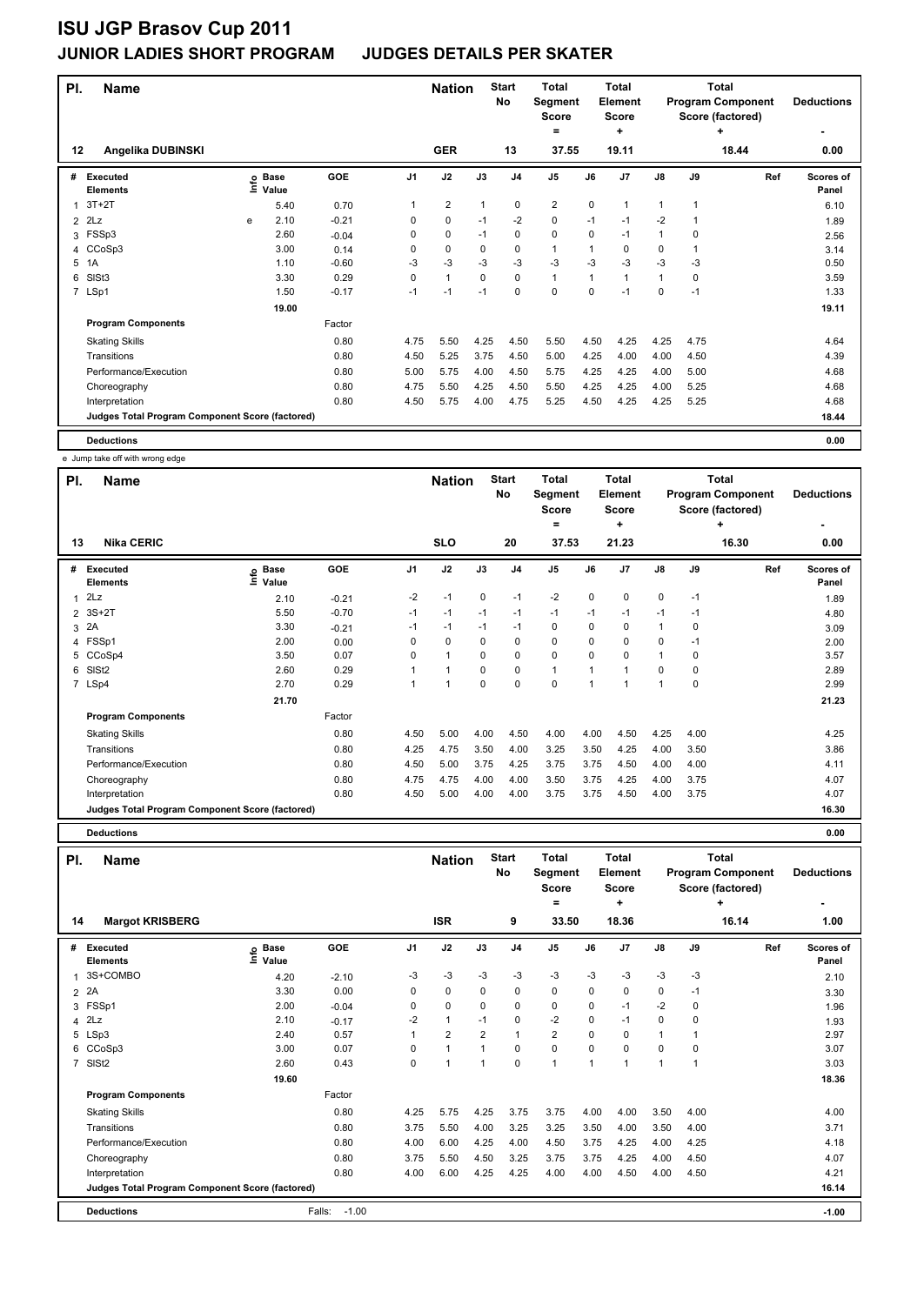| PI.            | <b>Name</b>                                     |                              |                   |                | <b>Nation</b> |             | <b>Start</b><br><b>No</b> | <b>Total</b><br><b>Segment</b><br><b>Score</b><br>٠ |             | <b>Total</b><br>Element<br><b>Score</b><br>٠ |               |      | <b>Total</b><br><b>Program Component</b><br>Score (factored)<br>÷ | <b>Deductions</b>         |
|----------------|-------------------------------------------------|------------------------------|-------------------|----------------|---------------|-------------|---------------------------|-----------------------------------------------------|-------------|----------------------------------------------|---------------|------|-------------------------------------------------------------------|---------------------------|
| 15             | <b>Marta GARCIA</b>                             |                              |                   |                | <b>ESP</b>    |             | 26                        | 32.79                                               |             | 16.76                                        |               |      | 17.03                                                             | 1.00                      |
| #              | Executed<br><b>Elements</b>                     | <b>Base</b><br>١nfo<br>Value | GOE               | J <sub>1</sub> | J2            | J3          | J <sub>4</sub>            | J5                                                  | J6          | J7                                           | $\mathsf{J}8$ | J9   | Ref                                                               | <b>Scores of</b><br>Panel |
| 1              | 3Lo+COMBO                                       | 5.10                         | $-2.10$           | -3             | -3            | -3          | -3                        | $-3$                                                | -3          | $-3$                                         | $-3$          | $-3$ |                                                                   | 3.00                      |
| $\overline{2}$ | 2Lz                                             | 2.10                         | $-0.64$           | $-2$           | $-2$          | $-2$        | $-3$                      | $-3$                                                | $-2$        | $-2$                                         | $-2$          | $-2$ |                                                                   | 1.46                      |
| 3              | 2A                                              | 3.30                         | 0.00              |                | $\mathbf 0$   | $\mathbf 0$ | $\mathbf 0$               | $\mathbf 0$                                         | 0           | 0                                            | $\mathbf 0$   | 0    |                                                                   | 3.30                      |
| 4              | FSSp3                                           | 2.60                         | 0.00              | 0              | $\mathbf 0$   | $\Omega$    | 0                         | $\mathbf{1}$                                        | $\Omega$    | 0                                            | $\mathbf 0$   | 0    |                                                                   | 2.60                      |
| 5              | CiSt <sub>2</sub>                               | 2.60                         | 0.29              |                | $\mathbf{1}$  | $\mathbf 0$ | $\mathbf 0$               | $\mathbf{1}$                                        | 1           | $\Omega$                                     | $\mathbf 0$   | 1    |                                                                   | 2.89                      |
| 6              | CCoSp1                                          | 2.00                         | $-0.13$           | $-1$           | 0             | $-1$        | 0                         | $\mathbf 0$                                         | 1           | $-1$                                         | $-1$          | 0    |                                                                   | 1.87                      |
|                | 7 LSp1                                          | 1.50                         | 0.14              | 1              | $\mathbf 0$   | $\mathbf 0$ | $\mathbf 0$               | $\mathbf{1}$                                        | $\mathbf 0$ | 0                                            | $\mathbf{1}$  | 0    |                                                                   | 1.64                      |
|                |                                                 | 19.20                        |                   |                |               |             |                           |                                                     |             |                                              |               |      |                                                                   | 16.76                     |
|                | <b>Program Components</b>                       |                              | Factor            |                |               |             |                           |                                                     |             |                                              |               |      |                                                                   |                           |
|                | <b>Skating Skills</b>                           |                              | 0.80              | 4.50           | 5.00          | 4.00        | 4.50                      | 4.25                                                | 4.25        | 4.00                                         | 3.75          | 4.25 |                                                                   | 4.25                      |
|                | Transitions                                     |                              | 0.80              | 4.00           | 5.00          | 3.75        | 4.25                      | 4.00                                                | 4.00        | 4.00                                         | 3.75          | 4.00 |                                                                   | 4.00                      |
|                | Performance/Execution                           |                              | 0.80              | 4.25           | 5.25          | 4.25        | 4.50                      | 4.50                                                | 4.00        | 4.25                                         | 4.25          | 4.50 |                                                                   | 4.36                      |
|                | Choreography                                    |                              | 0.80              | 4.75           | 4.75          | 4.00        | 4.50                      | 4.25                                                | 4.00        | 4.00                                         | 4.25          | 4.25 |                                                                   | 4.29                      |
|                | Interpretation                                  |                              | 0.80              | 4.25           | 5.00          | 4.25        | 4.75                      | 4.50                                                | 4.00        | 4.25                                         | 4.25          | 4.50 |                                                                   | 4.39                      |
|                | Judges Total Program Component Score (factored) |                              |                   |                |               |             |                           |                                                     |             |                                              |               |      |                                                                   | 17.03                     |
|                | <b>Deductions</b>                               |                              | $-1.00$<br>Falls: |                |               |             |                           |                                                     |             |                                              |               |      |                                                                   | $-1.00$                   |
| PI.            | <b>Name</b>                                     |                              |                   |                | <b>Nation</b> |             | <b>Start</b><br>No        | <b>Total</b><br>Segment<br><b>Score</b>             |             | <b>Total</b><br>Element<br><b>Score</b>      |               |      | <b>Total</b><br><b>Program Component</b><br>Score (factored)      | <b>Deductions</b>         |

|    |                                                 |    |                      |         |          |              | <b>00010</b> |                | ----           |          |                | ooore (nuotorca)     |          |           |                           |
|----|-------------------------------------------------|----|----------------------|---------|----------|--------------|--------------|----------------|----------------|----------|----------------|----------------------|----------|-----------|---------------------------|
|    |                                                 |    |                      |         |          |              |              |                | ۰              |          | ٠              |                      |          | $\ddot{}$ |                           |
| 16 | <b>Melanie SWANG</b>                            |    |                      |         |          | <b>THA</b>   |              | 27             | 32.42          |          | 17.94          |                      |          | 14.48     | 0.00                      |
| #  | Executed<br><b>Elements</b>                     | ۴ů | <b>Base</b><br>Value | GOE     | J1       | J2           | J3           | J <sub>4</sub> | J <sub>5</sub> | J6       | J <sub>7</sub> | $\mathsf{J}8$        | J9       | Ref       | <b>Scores of</b><br>Panel |
|    | $1$ 2A $\leq$                                   | << | 1.10                 | $-0.57$ | $-3$     | $-3$         | $-2$         | -3             | $-3$           | $-2$     | $-3$           | $-3$                 | $-3$     |           | 0.53                      |
|    | $2$ $2Lz$                                       |    | 2.10                 | 0.04    | $\Omega$ | $\mathbf{1}$ | $\mathbf 0$  | 0              | $-1$           | 0        | 0              | $\mathbf{1}$         | 0        |           | 2.14                      |
|    | 3 2F+2Lo                                        |    | 3.60                 | $-0.04$ | $\Omega$ | $\Omega$     | $\Omega$     | $-1$           | $\mathbf 0$    | $-1$     | $\Omega$       | 0                    | $\Omega$ |           | 3.56                      |
|    | 4 FSSp4                                         |    | 3.00                 | $-0.13$ | $-1$     | 0            | $-1$         | 0              | $-1$           | 0        | $-1$           | 0                    | 0        |           | 2.87                      |
|    | 5 SISt3                                         |    | 3.30                 | 0.00    | $-1$     | $\Omega$     | $\Omega$     | $\mathbf 0$    | $\mathbf 0$    | $\Omega$ | $\Omega$       | $\mathbf 0$          | $\Omega$ |           | 3.30                      |
|    | 6 CCoSp4                                        |    | 3.50                 | 0.07    | $\Omega$ | $\mathbf{1}$ | $\mathbf 0$  | 0              | 0              | 0        | 0              | 1                    | 0        |           | 3.57                      |
|    | 7 LSp2                                          |    | 1.90                 | 0.07    |          | 0            | $-1$         | $\pmb{0}$      | 0              | 0        | $\mathbf 0$    | $\blacktriangleleft$ | 0        |           | 1.97                      |
|    |                                                 |    | 18.50                |         |          |              |              |                |                |          |                |                      |          |           | 17.94                     |
|    | <b>Program Components</b>                       |    |                      | Factor  |          |              |              |                |                |          |                |                      |          |           |                           |
|    | <b>Skating Skills</b>                           |    |                      | 0.80    | 4.00     | 4.00         | 3.75         | 3.75           | 4.00           | 3.50     | 3.25           | 3.75                 | 4.00     |           | 3.82                      |
|    | Transitions                                     |    |                      | 0.80    | 3.50     | 3.75         | 3.50         | 3.25           | 3.25           | 3.25     | 3.25           | 3.50                 | 3.50     |           | 3.39                      |
|    | Performance/Execution                           |    |                      | 0.80    | 3.75     | 4.00         | 3.50         | 3.75           | 3.50           | 3.50     | 3.50           | 3.50                 | 3.75     |           | 3.61                      |
|    | Choreography                                    |    |                      | 0.80    | 4.00     | 3.75         | 3.75         | 3.75           | 3.50           | 3.25     | 3.50           | 3.50                 | 3.75     |           | 3.64                      |
|    | Interpretation                                  |    |                      | 0.80    | 3.75     | 4.00         | 3.75         | 4.00           | 3.25           | 3.50     | 3.50           | 3.50                 | 3.50     |           | 3.64                      |
|    | Judges Total Program Component Score (factored) |    |                      |         |          |              |              |                |                |          |                |                      |          |           | 14.48                     |
|    | <b>Deductions</b>                               |    |                      |         |          |              |              |                |                |          |                |                      |          |           | 0.00                      |

| PI.            | <b>Name</b>                                     |                            |            |                | <b>Nation</b> |             | <b>Start</b><br>No | <b>Total</b><br>Segment<br><b>Score</b><br>= |          | <b>Total</b><br>Element<br><b>Score</b><br>÷ |               |             | <b>Total</b><br><b>Program Component</b><br>Score (factored)<br>÷ | <b>Deductions</b><br>۰    |
|----------------|-------------------------------------------------|----------------------------|------------|----------------|---------------|-------------|--------------------|----------------------------------------------|----------|----------------------------------------------|---------------|-------------|-------------------------------------------------------------------|---------------------------|
| 17             | <b>Sabrina SCHULZ</b>                           |                            |            |                | <b>AUT</b>    |             | 8                  | 32.39                                        |          | 16.88                                        |               |             | 15.51                                                             | 0.00                      |
| #              | <b>Executed</b><br><b>Elements</b>              | e Base<br>E Value<br>Value | <b>GOE</b> | J <sub>1</sub> | J2            | J3          | J <sub>4</sub>     | J <sub>5</sub>                               | J6       | J7                                           | $\mathsf{J}8$ | J9          | Ref                                                               | <b>Scores of</b><br>Panel |
|                | $2T+2T$                                         | 2.60                       | 0.00       | 0              | $\mathbf 0$   | $\mathbf 0$ | $\pmb{0}$          | $\mathbf{1}$                                 | 0        | $\mathbf 0$                                  | 0             | $\mathbf 0$ |                                                                   | 2.60                      |
| $\overline{2}$ | 2Lz                                             | 2.10                       | $-0.13$    | $-2$           | $\mathbf 0$   | $-1$        | 0                  | $-1$                                         | 0        | $-1$                                         | 0             | 0           |                                                                   | 1.97                      |
|                | 3 CCoSp3                                        | 3.00                       | $-0.04$    | 0              | $-1$          | 0           | 0                  | $\mathbf 0$                                  | 0        | $-1$                                         | 0             | $\mathbf 0$ |                                                                   | 2.96                      |
| 4              | 2A                                              | 3.30                       | $-0.50$    | $-2$           | $-1$          | $-1$        | $-1$               | $-1$                                         | 0        | $-1$                                         | $-1$          | $-1$        |                                                                   | 2.80                      |
| 5              | SISt <sub>2</sub>                               | 2.60                       | 0.03       | $-1$           | $-1$          | $\Omega$    | 0                  | $\mathbf{1}$                                 | 1        | $\Omega$                                     | 0             | $\mathbf 0$ |                                                                   | 2.63                      |
|                | 6 FSSp3                                         | 2.60                       | $-0.09$    | $-1$           | 0             | 0           | 0                  | $\mathbf 0$                                  | 0        | $-1$                                         | $-2$          | $\mathbf 0$ |                                                                   | 2.51                      |
|                | 7 LSp1                                          | 1.50                       | $-0.09$    | $-1$           | $-1$          | 1           | $\mathbf 0$        | $\mathbf 0$                                  | $\Omega$ | $\Omega$                                     | 0             | $-1$        |                                                                   | 1.41                      |
|                |                                                 | 17.70                      |            |                |               |             |                    |                                              |          |                                              |               |             |                                                                   | 16.88                     |
|                | <b>Program Components</b>                       |                            | Factor     |                |               |             |                    |                                              |          |                                              |               |             |                                                                   |                           |
|                | <b>Skating Skills</b>                           |                            | 0.80       | 3.75           | 4.25          | 4.25        | 4.75               | 4.00                                         | 3.50     | 4.25                                         | 3.25          | 4.00        |                                                                   | 4.00                      |
|                | Transitions                                     |                            | 0.80       | 3.25           | 4.25          | 4.00        | 4.25               | 3.50                                         | 3.25     | 4.00                                         | 3.00          | 3.75        |                                                                   | 3.71                      |
|                | Performance/Execution                           |                            | 0.80       | 3.50           | 4.25          | 4.25        | 4.50               | 3.75                                         | 3.50     | 4.25                                         | 3.00          | 4.00        |                                                                   | 3.93                      |
|                | Choreography                                    |                            | 0.80       | 3.00           | 4.50          | 4.00        | 4.50               | 4.00                                         | 3.25     | 4.00                                         | 3.25          | 3.75        |                                                                   | 3.82                      |
|                | Interpretation                                  |                            | 0.80       | 3.50           | 4.25          | 4.25        | 4.50               | 4.00                                         | 3.50     | 4.00                                         | 3.25          | 4.00        |                                                                   | 3.93                      |
|                | Judges Total Program Component Score (factored) |                            |            |                |               |             |                    |                                              |          |                                              |               |             |                                                                   | 15.51                     |
|                | <b>Deductions</b>                               |                            |            |                |               |             |                    |                                              |          |                                              |               |             |                                                                   | 0.00                      |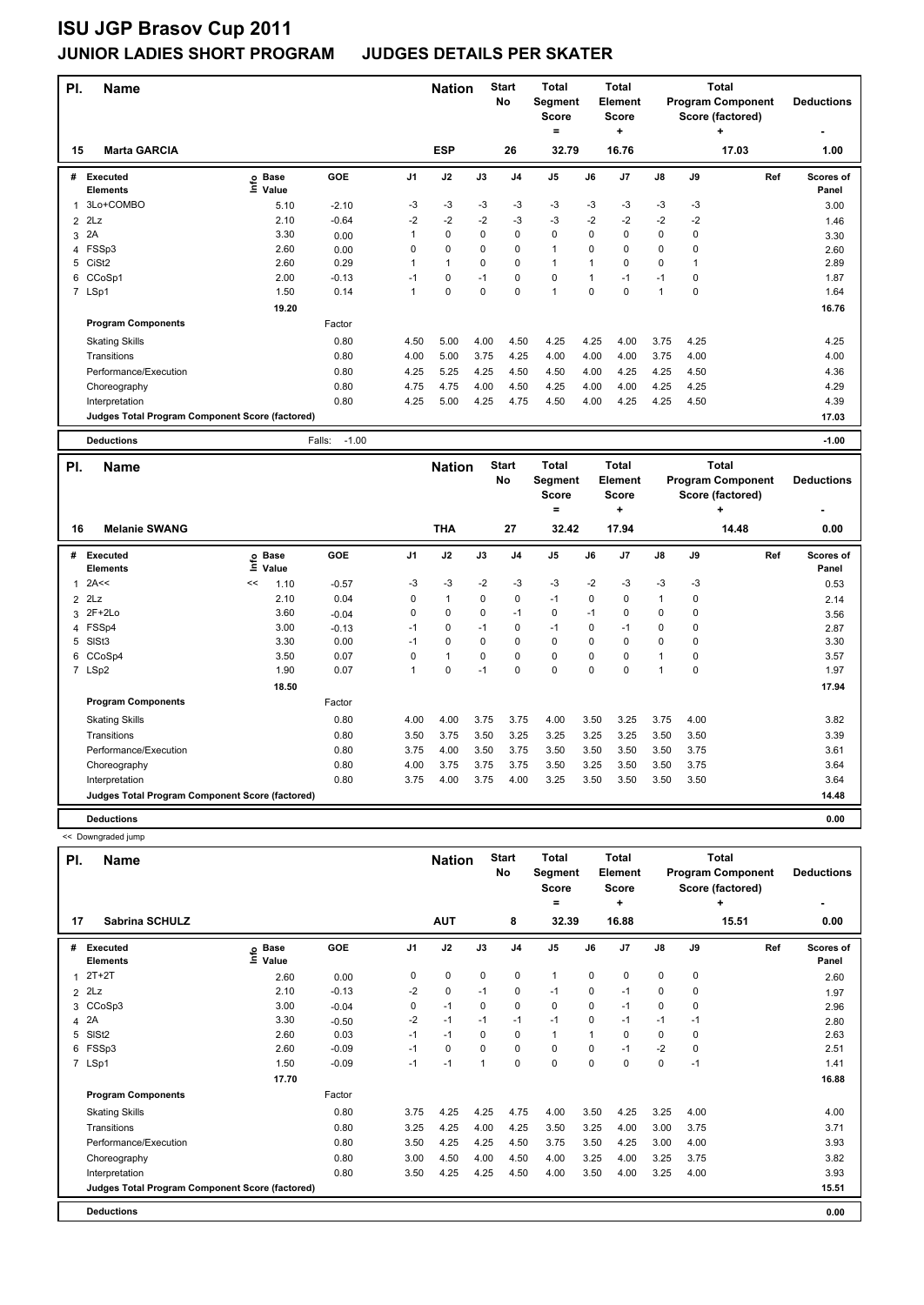| PI.            | <b>Name</b>                                     |   |                                  |                   |                | <b>Nation</b> |             | <b>Start</b><br>No | <b>Total</b><br>Segment<br><b>Score</b><br>= |      | <b>Total</b><br><b>Element</b><br><b>Score</b><br>÷ |          |      | <b>Total</b><br><b>Program Component</b><br>Score (factored)<br>٠ | <b>Deductions</b>  |
|----------------|-------------------------------------------------|---|----------------------------------|-------------------|----------------|---------------|-------------|--------------------|----------------------------------------------|------|-----------------------------------------------------|----------|------|-------------------------------------------------------------------|--------------------|
| 18             | <b>Pernille SORENSEN</b>                        |   |                                  |                   |                | <b>DEN</b>    |             | 16                 | 32.24                                        |      | 16.84                                               |          |      | 16.40                                                             | 1.00               |
| #              | Executed<br><b>Elements</b>                     |   | <b>Base</b><br>e Base<br>⊆ Value | GOE               | J <sub>1</sub> | J2            | J3          | J <sub>4</sub>     | J <sub>5</sub>                               | J6   | J <sub>7</sub>                                      | J8       | J9   | Ref                                                               | Scores of<br>Panel |
|                | 3S+COMBO                                        |   | 4.20                             | $-1.80$           | $-2$           | $-2$          | $-3$        | $-3$               | $-3$                                         | $-3$ | $-2$                                                | $-2$     | $-3$ |                                                                   | 2.40               |
| $\overline{2}$ | 3Lz                                             | e | 4.20                             | $-2.10$           | -3             | $-3$          | $-3$        | $-3$               | $-3$                                         | $-3$ | $-3$                                                | $-2$     | $-3$ |                                                                   | 2.10               |
| 3              | FSSp3                                           |   | 2.60                             | 0.07              |                | $\mathbf{1}$  | $\Omega$    | $\mathbf 0$        | $\mathbf 0$                                  | 0    | $-1$                                                | 0        | 0    |                                                                   | 2.67               |
| 4              | 2A                                              |   | 3.30                             | $-0.07$           | 0              | $\mathbf 0$   | $\Omega$    | $-1$               | $-1$                                         | 0    | $\Omega$                                            | $\Omega$ | 0    |                                                                   | 3.23               |
| 5              | SISt1                                           |   | 1.80                             | 0.00              | 0              | $-1$          | $\mathbf 0$ | $\mathbf 0$        | $\mathbf 0$                                  | 0    | 0                                                   | 0        | 1    |                                                                   | 1.80               |
| 6              | CCoSp3                                          |   | 3.00                             | 0.07              |                | $\mathbf 0$   | 1           | 0                  | 0                                            | 0    | 0                                                   | 0        | 0    |                                                                   | 3.07               |
|                | 7 LSp1                                          |   | 1.50                             | 0.07              | 0              | $\mathbf 0$   | 1           | $\mathbf 0$        | $\mathbf 0$                                  | 0    | 0                                                   | 1        | 0    |                                                                   | 1.57               |
|                |                                                 |   | 20.60                            |                   |                |               |             |                    |                                              |      |                                                     |          |      |                                                                   | 16.84              |
|                | <b>Program Components</b>                       |   |                                  | Factor            |                |               |             |                    |                                              |      |                                                     |          |      |                                                                   |                    |
|                | <b>Skating Skills</b>                           |   |                                  | 0.80              | 4.00           | 4.25          | 4.25        | 4.50               | 4.00                                         | 4.50 | 4.25                                                | 4.25     | 4.50 |                                                                   | 4.29               |
|                | Transitions                                     |   |                                  | 0.80              | 4.25           | 3.75          | 3.75        | 4.00               | 3.00                                         | 4.25 | 3.75                                                | 3.75     | 4.00 |                                                                   | 3.89               |
|                | Performance/Execution                           |   |                                  | 0.80              | 4.25           | 4.00          | 4.00        | 4.25               | 3.50                                         | 4.25 | 4.00                                                | 4.00     | 4.00 |                                                                   | 4.07               |
|                | Choreography                                    |   |                                  | 0.80              | 4.50           | 4.25          | 4.25        | 4.25               | 3.25                                         | 4.25 | 3.75                                                | 4.25     | 4.00 |                                                                   | 4.14               |
|                | Interpretation                                  |   |                                  | 0.80              | 4.50           | 4.00          | 4.00        | 4.25               | 3.50                                         | 4.50 | 4.00                                                | 4.00     | 4.00 |                                                                   | 4.11               |
|                | Judges Total Program Component Score (factored) |   |                                  |                   |                |               |             |                    |                                              |      |                                                     |          |      |                                                                   | 16.40              |
|                | <b>Deductions</b>                               |   |                                  | $-1.00$<br>Falls: |                |               |             |                    |                                              |      |                                                     |          |      |                                                                   | $-1.00$            |

< Under-rotated jump e Jump take off with wrong edge

| PI. | <b>Name</b>                                     |                            |         |          | <b>Nation</b> |                | <b>Start</b><br>No | <b>Total</b><br><b>Segment</b><br><b>Score</b> |             | <b>Total</b><br>Element<br><b>Score</b> |                         |                | <b>Total</b><br><b>Program Component</b><br>Score (factored) | <b>Deductions</b>         |
|-----|-------------------------------------------------|----------------------------|---------|----------|---------------|----------------|--------------------|------------------------------------------------|-------------|-----------------------------------------|-------------------------|----------------|--------------------------------------------------------------|---------------------------|
|     |                                                 |                            |         |          |               |                |                    | =                                              |             | ٠                                       |                         |                | ÷                                                            |                           |
| 19  | Diana ZANTA                                     |                            |         |          | <b>SUI</b>    |                | 5                  | 32.12                                          |             | 16.40                                   |                         |                | 15.72                                                        | 0.00                      |
| #   | Executed<br><b>Elements</b>                     | © Base<br>E Value<br>Value | GOE     | J1       | J2            | J3             | J <sub>4</sub>     | J <sub>5</sub>                                 | J6          | J7                                      | $\mathsf{J}8$           | J9             | Ref                                                          | <b>Scores of</b><br>Panel |
| 1   | 2A                                              | 3.30                       | $-1.00$ | $-2$     | $-2$          | $-2$           | $-2$               | $-2$                                           | $-2$        | $-3$                                    | $-2$                    | $-2$           |                                                              | 2.30                      |
|     | $2$ $2Lz$                                       | 2.10                       | $-0.21$ | $-2$     | $\mathbf 0$   | $-1$           | $\mathbf 0$        | $-2$                                           | $\Omega$    | $-2$                                    | $\mathbf 0$             | $\Omega$       |                                                              | 1.89                      |
| 3   | 2F+COMBO                                        | 1.80                       | $-0.90$ | $-3$     | $-3$          | -3             | $-3$               | $-3$                                           | $-3$        | $-3$                                    | $-3$                    | $-3$           |                                                              | 0.90                      |
|     | 4 CCoSp4                                        | 3.50                       | 0.71    |          | $\mathbf{1}$  | $\overline{2}$ | $\mathbf{1}$       | $\overline{\mathbf{c}}$                        | 1           | 1                                       | $\overline{\mathbf{c}}$ | 2              |                                                              | 4.21                      |
| 5   | SISt <sub>2</sub>                               | 2.60                       | 0.29    | $\Omega$ | $\mathbf{1}$  |                | 0                  | $\mathbf{1}$                                   | $\mathbf 1$ | $\Omega$                                | 1                       | $\Omega$       |                                                              | 2.89                      |
| 6   | FSSp1                                           | 2.00                       | $-0.90$ | $-3$     | $-3$          | $-3$           | $-3$               | $-3$                                           | $-2$        | $-3$                                    | $-3$                    | $-3$           |                                                              | 1.10                      |
|     | 7 LSp3                                          | 2.40                       | 0.71    | 1        | $\mathbf{1}$  | $\overline{2}$ | $\mathbf{1}$       | $\overline{2}$                                 | 1           | 1                                       | $\overline{2}$          | $\overline{2}$ |                                                              | 3.11                      |
|     |                                                 | 17.70                      |         |          |               |                |                    |                                                |             |                                         |                         |                |                                                              | 16.40                     |
|     | <b>Program Components</b>                       |                            | Factor  |          |               |                |                    |                                                |             |                                         |                         |                |                                                              |                           |
|     | <b>Skating Skills</b>                           |                            | 0.80    | 4.00     | 4.25          | 4.25           | 3.75               | 4.50                                           | 4.00        | 4.25                                    | 3.75                    | 4.00           |                                                              | 4.07                      |
|     | Transitions                                     |                            | 0.80    | 4.25     | 3.75          | 3.75           | 3.25               | 4.25                                           | 3.75        | 4.00                                    | 3.50                    | 3.75           |                                                              | 3.82                      |
|     | Performance/Execution                           |                            | 0.80    | 3.75     | 4.25          | 4.00           | 3.50               | 4.50                                           | 3.75        | 4.25                                    | 3.25                    | 3.75           |                                                              | 3.89                      |
|     | Choreography                                    |                            | 0.80    | 4.00     | 4.50          | 4.25           | 3.50               | 4.25                                           | 4.00        | 4.00                                    | 3.50                    | 4.00           |                                                              | 4.00                      |
|     | Interpretation                                  |                            | 0.80    | 3.75     | 4.50          | 4.00           | 3.50               | 4.00                                           | 4.00        | 4.00                                    | 3.50                    | 3.75           |                                                              | 3.86                      |
|     | Judges Total Program Component Score (factored) |                            |         |          |               |                |                    |                                                |             |                                         |                         |                |                                                              | 15.72                     |

**Deductions 0.00**

| PI.            | <b>Name</b>                                     |    |                            |            |                | <b>Nation</b> |              | <b>Start</b><br>No | <b>Total</b><br>Segment<br><b>Score</b><br>Ξ. |          | <b>Total</b><br>Element<br><b>Score</b><br>٠ |               |      | <b>Total</b><br><b>Program Component</b><br>Score (factored)<br>٠ | <b>Deductions</b>  |
|----------------|-------------------------------------------------|----|----------------------------|------------|----------------|---------------|--------------|--------------------|-----------------------------------------------|----------|----------------------------------------------|---------------|------|-------------------------------------------------------------------|--------------------|
| 20             | <b>Melisa Sema ATIK</b>                         |    |                            |            |                | <b>TUR</b>    |              | 7                  | 31.54                                         |          | 16.21                                        |               |      | 15.33                                                             | 0.00               |
| #              | Executed<br><b>Elements</b>                     |    | e Base<br>E Value<br>Value | <b>GOE</b> | J <sub>1</sub> | J2            | J3           | J <sub>4</sub>     | J <sub>5</sub>                                | J6       | J <sub>7</sub>                               | $\mathsf{J}8$ | J9   | Ref                                                               | Scores of<br>Panel |
| 1              | 2A<<                                            | << | 1.10                       | $-0.51$    | $-2$           | $-3$          | $-3$         | $-3$               | $-2$                                          | $-2$     | $-2$                                         | $-3$          | $-3$ |                                                                   | 0.59               |
| $\overline{2}$ | $2F+2Lo$                                        |    | 3.60                       | 0.13       | 1              | $\mathbf{1}$  | $\Omega$     | $\mathbf 0$        | $\mathbf{1}$                                  | $\Omega$ | $\mathbf 0$                                  | $\mathbf 0$   | 1    |                                                                   | 3.73               |
|                | 3 LSp1                                          |    | 1.50                       | $-0.17$    | 0              | $\mathbf{1}$  | $-1$         | 0                  | $-1$                                          | 0        | $-1$                                         | $-2$          | $-1$ |                                                                   | 1.33               |
| 4              | 2Lz                                             |    | 2.10                       | 0.00       | 0              | $\mathbf 0$   | $\mathbf{1}$ | 0                  | 0                                             | 0        | 0                                            | $\mathbf 0$   | 0    |                                                                   | 2.10               |
| 5              | FSSp2                                           |    | 2.30                       | $-0.04$    | 0              | 0             | $-1$         | 0                  | 0                                             | 0        | $-2$                                         | 0             | 0    |                                                                   | 2.26               |
| 6              | SIS <sub>t3</sub>                               |    | 3.30                       | $-0.10$    | 0              | $-1$          | 0            | 0                  | $\mathbf 0$                                   | 0        | $-1$                                         | 0             |      |                                                                   | 3.20               |
| 7              | CCoSp3                                          |    | 3.00                       | 0.00       | 0              | $\mathbf{1}$  | 0            | 0                  | $\mathbf 0$                                   | 0        | 0                                            | 0             | 0    |                                                                   | 3.00               |
|                |                                                 |    | 16.90                      |            |                |               |              |                    |                                               |          |                                              |               |      |                                                                   | 16.21              |
|                | <b>Program Components</b>                       |    |                            | Factor     |                |               |              |                    |                                               |          |                                              |               |      |                                                                   |                    |
|                | <b>Skating Skills</b>                           |    |                            | 0.80       | 3.75           | 4.25          | 3.50         | 3.75               | 4.00                                          | 3.50     | 3.50                                         | 3.00          | 3.75 |                                                                   | 3.68               |
|                | Transitions                                     |    |                            | 0.80       | 4.00           | 4.25          | 3.75         | 3.50               | 3.50                                          | 3.25     | 3.25                                         | 3.00          | 4.25 |                                                                   | 3.64               |
|                | Performance/Execution                           |    |                            | 0.80       | 4.00           | 4.75          | 4.00         | 3.75               | 4.75                                          | 3.25     | 3.75                                         | 3.50          | 4.00 |                                                                   | 3.96               |
|                | Choreography                                    |    |                            | 0.80       | 3.75           | 4.50          | 4.00         | 3.75               | 4.25                                          | 3.25     | 3.75                                         | 3.50          | 4.25 |                                                                   | 3.89               |
|                | Interpretation                                  |    |                            | 0.80       | 4.00           | 4.50          | 4.25         | 4.00               | 4.25                                          | 3.50     | 3.50                                         | 3.00          | 4.50 |                                                                   | 4.00               |
|                | Judges Total Program Component Score (factored) |    |                            |            |                |               |              |                    |                                               |          |                                              |               |      |                                                                   | 15.33              |
|                | <b>Deductions</b>                               |    |                            |            |                |               |              |                    |                                               |          |                                              |               |      |                                                                   | 0.00               |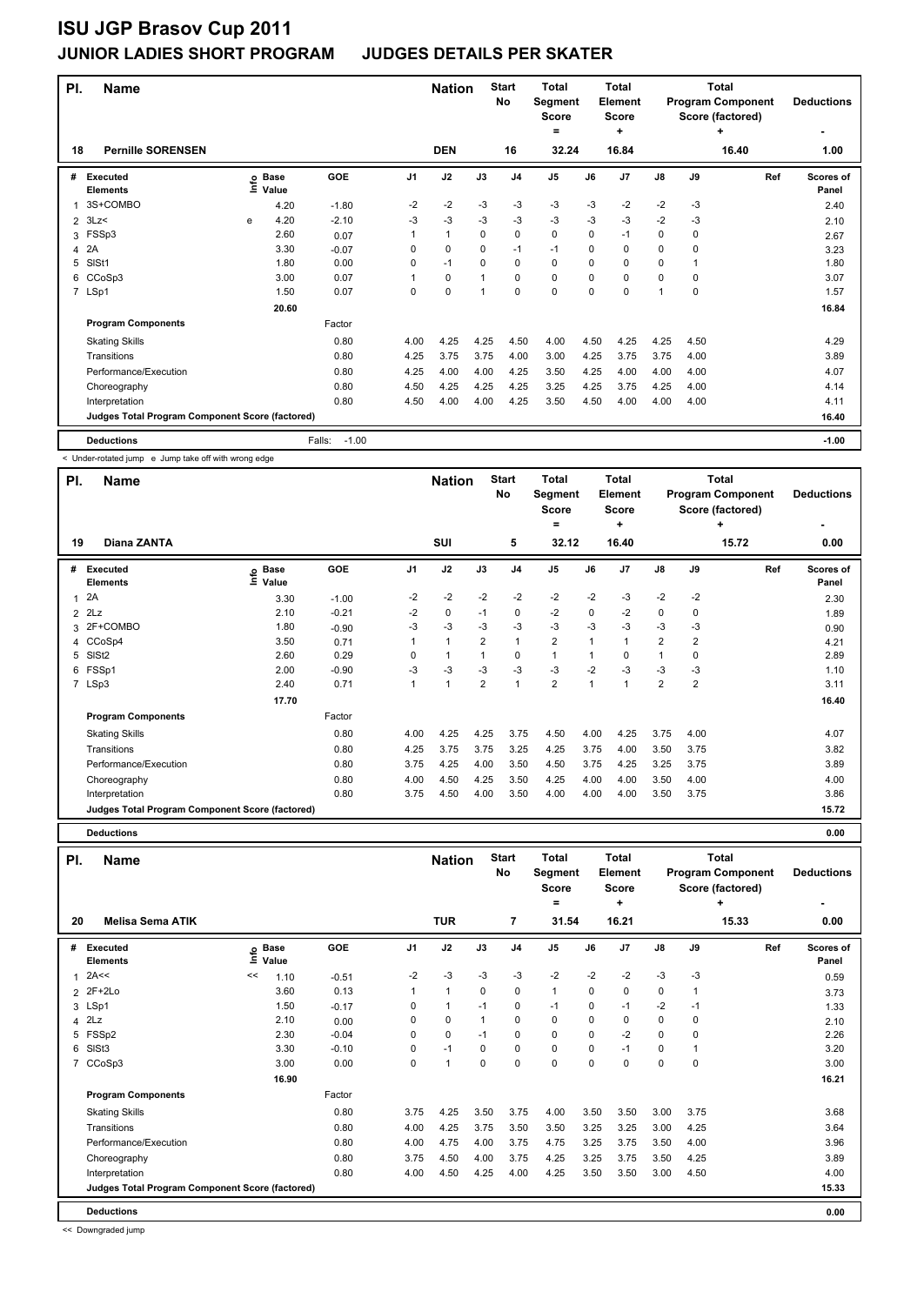| PI.            | <b>Name</b>                                     |                              |         |                | <b>Nation</b>  |      | <b>Start</b><br>No | <b>Total</b><br>Segment<br><b>Score</b><br>= |             | <b>Total</b><br><b>Element</b><br><b>Score</b><br>٠ |             |          | <b>Total</b><br><b>Program Component</b><br>Score (factored)<br>٠ | <b>Deductions</b>  |
|----------------|-------------------------------------------------|------------------------------|---------|----------------|----------------|------|--------------------|----------------------------------------------|-------------|-----------------------------------------------------|-------------|----------|-------------------------------------------------------------------|--------------------|
| 21             | <b>Denisa SANDU</b>                             |                              |         |                | <b>ROU</b>     |      | 1                  | 30.60                                        |             | 17.43                                               |             |          | 13.17                                                             | 0.00               |
| #              | <b>Executed</b><br><b>Elements</b>              | <b>Base</b><br>lnfo<br>Value | GOE     | J <sub>1</sub> | J2             | J3   | J <sub>4</sub>     | J <sub>5</sub>                               | J6          | J <sub>7</sub>                                      | J8          | J9       | Ref                                                               | Scores of<br>Panel |
| $\mathbf{1}$   | 2A                                              | 3.30                         | 0.00    | 0              | $\overline{1}$ | 0    | 0                  | 0                                            | 0           | 0                                                   | 0           | 0        |                                                                   | 3.30               |
| 2              | $2Lo+2T$                                        | 3.10                         | $-0.04$ | $-1$           | 0              | 0    | $-1$               | $\pmb{0}$                                    | $\mathbf 0$ | 0                                                   | 0           | 0        |                                                                   | 3.06               |
|                | 3 FSSp3                                         | 2.60                         | 0.00    | 0              | $\mathbf 0$    | 0    | $\mathbf 0$        | $\mathbf 0$                                  | 0           | $-1$                                                | 0           | 0        |                                                                   | 2.60               |
| 4              | 2Lz                                             | 2.10                         | 0.00    | 0              | $\mathbf 0$    | 0    | $\mathbf 0$        | $\mathbf 0$                                  | $\Omega$    | 0                                                   | 0           | $\Omega$ |                                                                   | 2.10               |
| 5              | CCoSp4                                          | 3.50                         | $-0.04$ | 0              | $-1$           | 0    | $\pmb{0}$          | $-1$                                         | 0           | 0                                                   | 0           | 0        |                                                                   | 3.46               |
|                | 6 LSp1                                          | 1.50                         | $-0.30$ | $-1$           | $-1$           | 0    | $-1$               | $-2$                                         | $\mathbf 0$ | $-2$                                                | $-1$        | $-1$     |                                                                   | 1.20               |
| $\overline{7}$ | CiSt1                                           | 1.80                         | $-0.09$ | -1             | 0              | 0    | 0                  | $\mathbf 0$                                  | 0           | $-1$                                                | $\mathbf 0$ | $-1$     |                                                                   | 1.71               |
|                |                                                 | 17.90                        |         |                |                |      |                    |                                              |             |                                                     |             |          |                                                                   | 17.43              |
|                | <b>Program Components</b>                       |                              | Factor  |                |                |      |                    |                                              |             |                                                     |             |          |                                                                   |                    |
|                | <b>Skating Skills</b>                           |                              | 0.80    | 4.00           | 3.75           | 3.25 | 3.50               | 3.75                                         | 3.25        | 3.50                                                | 3.25        | 3.00     |                                                                   | 3.46               |
|                | Transitions                                     |                              | 0.80    | 4.25           | 3.25           | 2.75 | 3.25               | 3.00                                         | 3.00        | 3.25                                                | 3.00        | 3.00     |                                                                   | 3.11               |
|                | Performance/Execution                           |                              | 0.80    | 4.00           | 3.75           | 3.25 | 3.50               | 3.50                                         | 3.00        | 3.50                                                | 3.00        | 3.25     |                                                                   | 3.39               |
|                | Choreography                                    |                              | 0.80    | 3.75           | 3.75           | 3.00 | 3.25               | 3.00                                         | 3.25        | 3.25                                                | 2.75        | 3.25     |                                                                   | 3.25               |
|                | Interpretation                                  |                              | 0.80    | 3.50           | 3.50           | 3.00 | 3.25               | 3.25                                         | 3.25        | 3.25                                                | 3.00        | 3.25     |                                                                   | 3.25               |
|                | Judges Total Program Component Score (factored) |                              |         |                |                |      |                    |                                              |             |                                                     |             |          |                                                                   | 13.17              |

**Deductions 0.00**

| PI.          | <b>Name</b>                 |                                                 |                            |         |                | <b>Nation</b> |          | <b>Start</b><br>No | <b>Total</b><br>Segment<br><b>Score</b> |             | <b>Total</b><br><b>Element</b><br><b>Score</b> |                |      | <b>Total</b><br><b>Program Component</b><br>Score (factored) | <b>Deductions</b>         |
|--------------|-----------------------------|-------------------------------------------------|----------------------------|---------|----------------|---------------|----------|--------------------|-----------------------------------------|-------------|------------------------------------------------|----------------|------|--------------------------------------------------------------|---------------------------|
|              | Amanda SUNYOTO-YANG         |                                                 |                            |         |                |               |          |                    | ٠                                       |             | ÷                                              |                |      | ٠                                                            |                           |
| 22           |                             |                                                 |                            |         |                | <b>TPE</b>    |          | 4                  | 30.34                                   |             | 16.39                                          |                |      | 13.95                                                        | 0.00                      |
| #            | Executed<br><b>Elements</b> |                                                 | e Base<br>E Value<br>Value | GOE     | J <sub>1</sub> | J2            | J3       | J <sub>4</sub>     | J <sub>5</sub>                          | J6          | J7                                             | $\mathsf{J}8$  | J9   | Ref                                                          | <b>Scores of</b><br>Panel |
| $\mathbf{1}$ | 2A                          |                                                 | 3.30                       | $-1.00$ | $-2$           | $-2$          | $-2$     | $-2$               | $-2$                                    | $-2$        | -3                                             | $-2$           | $-2$ |                                                              | 2.30                      |
|              | $2$ $2Lz$                   | e                                               | 2.10                       | $-0.51$ | -3             | $-2$          | $-2$     | $-2$               | $-2$                                    | $-1$        | $-1$                                           | $-2$           | $-1$ |                                                              | 1.59                      |
|              | 3 FSSp1                     |                                                 | 2.00                       | $-0.60$ | $-2$           | $-2$          | $-2$     | $-2$               | $-2$                                    | $-2$        | $-2$                                           | $-2$           | $-2$ |                                                              | 1.40                      |
|              | 4 2F+2Lo                    |                                                 | 3.60                       | 0.00    | 0              | $\mathbf 0$   | $\Omega$ | $\mathbf 0$        | $\mathbf 0$                             | $\mathbf 0$ | 0                                              | $\mathbf 0$    | 0    |                                                              | 3.60                      |
|              | 5 CCoSp3                    |                                                 | 3.00                       | $-0.13$ | $-2$           | $\mathbf 0$   | $-1$     | $-1$               | $\mathbf 0$                             | $\mathbf 0$ | -1                                             | $\overline{1}$ | 0    |                                                              | 2.87                      |
| 6            | SISt <sub>3</sub>           |                                                 | 3.30                       | 0.00    | $-1$           | $\mathbf 0$   | 0        | 0                  | $\mathbf 0$                             | 0           | 0                                              | 0              |      |                                                              | 3.30                      |
|              | 7 LSp1                      |                                                 | 1.50                       | $-0.17$ | $-1$           | 0             | $-1$     | 0                  | $-1$                                    | 0           | $-1$                                           | $-1$           | 0    |                                                              | 1.33                      |
|              |                             |                                                 | 18.80                      |         |                |               |          |                    |                                         |             |                                                |                |      |                                                              | 16.39                     |
|              | <b>Program Components</b>   |                                                 |                            | Factor  |                |               |          |                    |                                         |             |                                                |                |      |                                                              |                           |
|              | <b>Skating Skills</b>       |                                                 |                            | 0.80    | 3.25           | 4.00          | 3.50     | 3.50               | 4.00                                    | 3.00        | 3.25                                           | 3.25           | 3.50 |                                                              | 3.46                      |
|              | Transitions                 |                                                 |                            | 0.80    | 3.25           | 3.75          | 3.00     | 3.25               | 4.50                                    | 2.75        | 3.25                                           | 3.00           | 4.00 |                                                              | 3.36                      |
|              | Performance/Execution       |                                                 |                            | 0.80    | 3.00           | 4.25          | 3.25     | 4.00               | 4.75                                    | 2.75        | 3.50                                           | 3.00           | 3.75 |                                                              | 3.54                      |
|              | Choreography                |                                                 |                            | 0.80    | 3.50           | 3.75          | 3.25     | 3.50               | 4.50                                    | 3.00        | 3.25                                           | 3.25           | 4.25 |                                                              | 3.54                      |
|              | Interpretation              |                                                 |                            | 0.80    | 3.00           | 4.00          | 3.50     | 3.50               | 5.00                                    | 3.00        | 3.50                                           | 3.00           | 4.25 |                                                              | 3.54                      |
|              |                             | Judges Total Program Component Score (factored) |                            |         |                |               |          |                    |                                         |             |                                                |                |      |                                                              | 13.95                     |
|              |                             |                                                 |                            |         |                |               |          |                    |                                         |             |                                                |                |      |                                                              |                           |

**Deductions 0.00** e Jump take off with wrong edge

| PI.         | <b>Name</b>                                     |                            |         |                | <b>Nation</b> |      | <b>Start</b><br>No | <b>Total</b><br>Segment<br>Score<br>= |          | Total<br>Element<br><b>Score</b><br>÷ |               |      | <b>Total</b><br><b>Program Component</b><br>Score (factored)<br>÷ | <b>Deductions</b><br>٠    |
|-------------|-------------------------------------------------|----------------------------|---------|----------------|---------------|------|--------------------|---------------------------------------|----------|---------------------------------------|---------------|------|-------------------------------------------------------------------|---------------------------|
| 23          | Erika VITEKOVA                                  |                            |         |                | <b>SVK</b>    |      | 19                 | 30.17                                 |          | 15.45                                 |               |      | 14.72                                                             | 0.00                      |
| #           | <b>Executed</b><br><b>Elements</b>              | e Base<br>E Value<br>Value | GOE     | J <sub>1</sub> | J2            | J3   | J <sub>4</sub>     | J <sub>5</sub>                        | J6       | J <sub>7</sub>                        | $\mathsf{J}8$ | J9   | Ref                                                               | <b>Scores of</b><br>Panel |
| $\mathbf 1$ | $3S+1T$                                         | 4.60                       | $-2.10$ | -3             | $-3$          | $-3$ | $-3$               | $-3$                                  | $-3$     | $-3$                                  | $-3$          | $-3$ |                                                                   | 2.50                      |
|             | 2 FSSp3                                         | 2.60                       | $-0.09$ | $-1$           | 0             | $-1$ | 0                  | 0                                     | 0        | $-1$                                  | 0             | 0    |                                                                   | 2.51                      |
| 3           | 2A                                              | 3.30                       | $-0.64$ | $-2$           | $-1$          | $-1$ | $-1$               | $-1$                                  | $-1$     | $-1$                                  | $-2$          | $-2$ |                                                                   | 2.66                      |
| 4           | SISt1                                           | 1.80                       | $-0.26$ | $-1$           | $-2$          | $-1$ | 0                  | $-2$                                  | $\Omega$ | $-1$                                  | 0             | $-1$ |                                                                   | 1.54                      |
| 5           | 2Lz                                             | 2.10                       | 0.00    | 0              | $\mathbf{1}$  | 0    | 0                  | $\mathbf 0$                           | $\Omega$ | 0                                     | 0             | 0    |                                                                   | 2.10                      |
| 6           | LSp2                                            | 1.90                       | $-0.09$ | 0              | $\mathbf 0$   | 0    | 0                  | $-1$                                  | 0        | $-1$                                  | 0             | $-1$ |                                                                   | 1.81                      |
|             | 7 CCoSp2                                        | 2.50                       | $-0.17$ | 0              | $\pmb{0}$     | $-1$ | $-1$               | $\mathbf 0$                           | 0        | $-1$                                  | $-1$          | $-2$ |                                                                   | 2.33                      |
|             |                                                 | 18.80                      |         |                |               |      |                    |                                       |          |                                       |               |      |                                                                   | 15.45                     |
|             | <b>Program Components</b>                       |                            | Factor  |                |               |      |                    |                                       |          |                                       |               |      |                                                                   |                           |
|             | <b>Skating Skills</b>                           |                            | 0.80    | 4.25           | 4.75          | 3.50 | 4.00               | 3.50                                  | 3.50     | 4.00                                  | 3.75          | 3.75 |                                                                   | 3.82                      |
|             | Transitions                                     |                            | 0.80    | 3.75           | 4.50          | 3.50 | 3.50               | 3.25                                  | 3.25     | 3.75                                  | 3.50          | 3.25 |                                                                   | 3.50                      |
|             | Performance/Execution                           |                            | 0.80    | 4.25           | 4.50          | 3.75 | 4.00               | 3.75                                  | 3.50     | 3.75                                  | 3.25          | 3.50 |                                                                   | 3.79                      |
|             | Choreography                                    |                            | 0.80    | 4.25           | 4.50          | 3.75 | 3.75               | 3.50                                  | 3.50     | 3.50                                  | 3.50          | 3.25 |                                                                   | 3.68                      |
|             | Interpretation                                  |                            | 0.80    | 4.00           | 4.50          | 3.75 | 3.50               | 3.25                                  | 3.50     | 3.75                                  | 3.50          | 3.25 |                                                                   | 3.61                      |
|             | Judges Total Program Component Score (factored) |                            |         |                |               |      |                    |                                       |          |                                       |               |      |                                                                   | 14.72                     |
|             | <b>Deductions</b>                               |                            |         |                |               |      |                    |                                       |          |                                       |               |      |                                                                   | 0.00                      |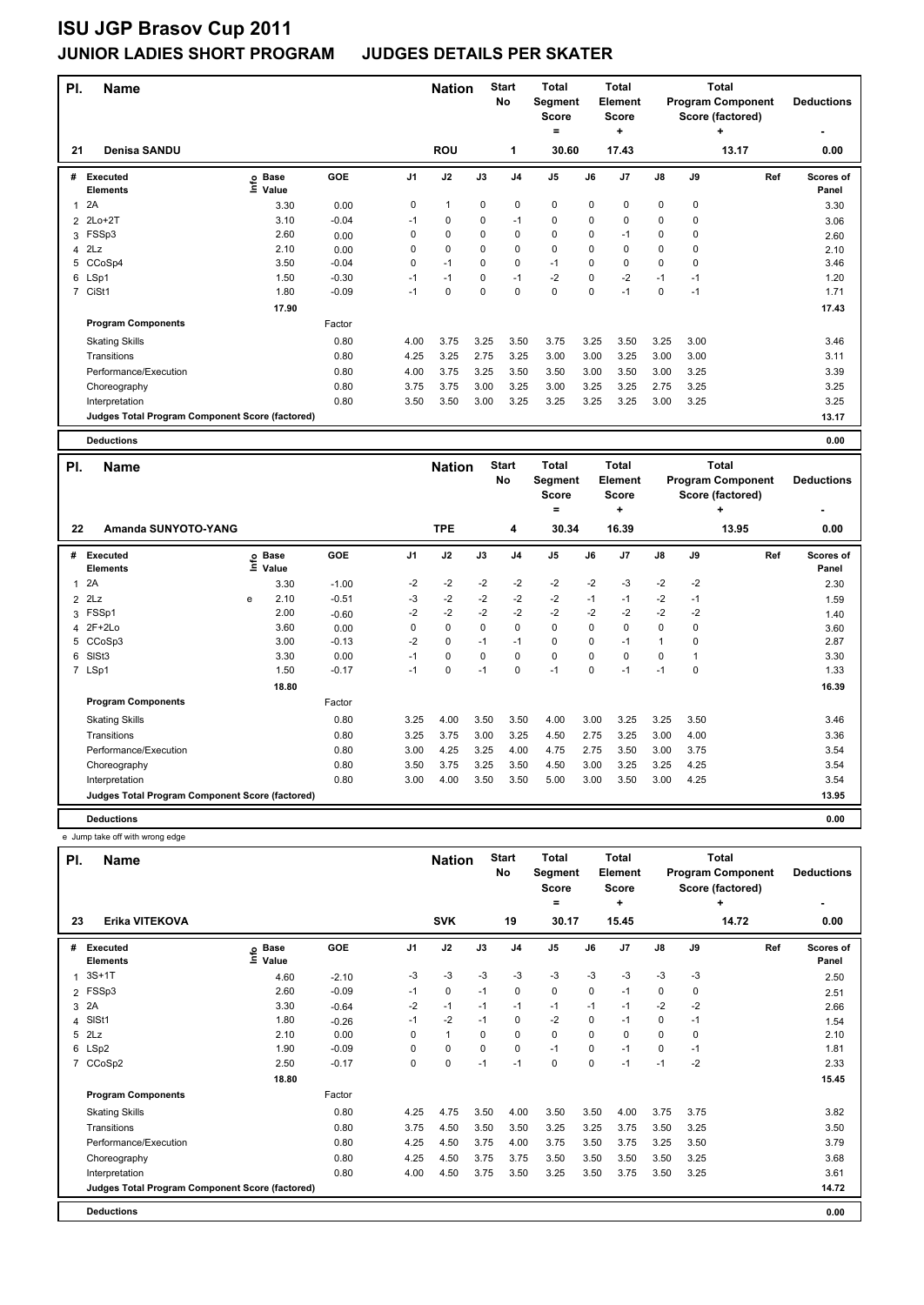| PI.            | <b>Name</b>                                     |    |                            |                   |                | <b>Nation</b> |             | <b>Start</b><br><b>No</b> | <b>Total</b><br>Segment<br><b>Score</b><br>$\equiv$ |      | <b>Total</b><br>Element<br><b>Score</b><br>÷ |               |             | <b>Total</b><br><b>Program Component</b><br>Score (factored)<br>٠ | <b>Deductions</b>         |
|----------------|-------------------------------------------------|----|----------------------------|-------------------|----------------|---------------|-------------|---------------------------|-----------------------------------------------------|------|----------------------------------------------|---------------|-------------|-------------------------------------------------------------------|---------------------------|
| 24             | <b>Sandra RISTIVOJEVIC</b>                      |    |                            |                   |                | <b>SRB</b>    |             | 21                        | 29.57                                               |      | 14.97                                        |               |             | 15.60                                                             | 1.00                      |
| #              | Executed<br><b>Elements</b>                     |    | e Base<br>⊑ Value<br>Value | GOE               | J <sub>1</sub> | J2            | J3          | J <sub>4</sub>            | J <sub>5</sub>                                      | J6   | J <sub>7</sub>                               | $\mathsf{J}8$ | J9          | Ref                                                               | <b>Scores of</b><br>Panel |
| 1              | 2A                                              |    | 3.30                       | 0.00              | 0              | 0             | $\mathbf 0$ | $\mathbf 0$               | 0                                                   | 0    | $\mathbf 0$                                  | 0             | $\mathbf 0$ |                                                                   | 3.30                      |
| $\mathfrak{p}$ | 3Lo<<+COMBO                                     | << | 1.80                       | $-0.90$           | -3             | $-3$          | $-3$        | $-3$                      | $-3$                                                | $-3$ | $-3$                                         | $-3$          | $-3$        |                                                                   | 0.90                      |
| 3              | 2Lz                                             |    | 2.10                       | 0.00              | 0              | 0             | 0           | 0                         | $-1$                                                | 0    | 0                                            | 0             | 0           |                                                                   | 2.10                      |
| $\overline{4}$ | FSSp1                                           |    | 2.00                       | $-0.47$           | $-1$           | $-2$          | $-2$        | $-1$                      | $-2$                                                | 0    | $-2$                                         | $-2$          | $-1$        |                                                                   | 1.53                      |
| 5              | SIS <sub>t1</sub>                               |    | 1.80                       | 0.07              | 0              | 0             | 0           | 0                         | 0                                                   | $-1$ | $\mathbf{1}$                                 | $\mathbf{1}$  | 0           |                                                                   | 1.87                      |
| 6              | LSp3                                            |    | 2.40                       | $-0.13$           | $-1$           | $-1$          | $-1$        | $\mathbf 0$               | 0                                                   | $-1$ | 0                                            | 1             | $\Omega$    |                                                                   | 2.27                      |
| $\overline{7}$ | CCoSp3                                          |    | 3.00                       | 0.00              | 0              | 0             | $\Omega$    | 0                         | $-1$                                                | 0    | 0                                            | 0             | 0           |                                                                   | 3.00                      |
|                |                                                 |    | 16.40                      |                   |                |               |             |                           |                                                     |      |                                              |               |             |                                                                   | 14.97                     |
|                | <b>Program Components</b>                       |    |                            | Factor            |                |               |             |                           |                                                     |      |                                              |               |             |                                                                   |                           |
|                | <b>Skating Skills</b>                           |    |                            | 0.80              | 4.50           | 4.25          | 3.75        | 4.25                      | 4.00                                                | 4.00 | 4.00                                         | 4.00          | 3.75        |                                                                   | 4.04                      |
|                | Transitions                                     |    |                            | 0.80              | 4.00           | 4.25          | 3.50        | 4.00                      | 3.25                                                | 3.50 | 3.75                                         | 3.50          | 3.50        |                                                                   | 3.68                      |
|                | Performance/Execution                           |    |                            | 0.80              | 4.25           | 4.50          | 3.50        | 4.25                      | 3.25                                                | 3.75 | 4.25                                         | 3.75          | 3.25        |                                                                   | 3.86                      |
|                | Choreography                                    |    |                            | 0.80              | 4.50           | 4.25          | 3.75        | 4.00                      | 3.50                                                | 3.50 | 4.25                                         | 4.00          | 3.75        |                                                                   | 3.93                      |
|                | Interpretation                                  |    |                            | 0.80              | 4.25           | 4.50          | 3.50        | 4.00                      | 3.00                                                | 4.00 | 4.50                                         | 4.00          | 3.75        |                                                                   | 4.00                      |
|                | Judges Total Program Component Score (factored) |    |                            |                   |                |               |             |                           |                                                     |      |                                              |               |             |                                                                   | 15.60                     |
|                | <b>Deductions</b>                               |    |                            | Falls:<br>$-1.00$ |                |               |             |                           |                                                     |      |                                              |               |             |                                                                   | $-1.00$                   |

<< Downgraded jump

| PI.            | <b>Name</b>                                     |      |                      |            |                | <b>Nation</b> |      | <b>Start</b><br>No | <b>Total</b><br>Segment<br><b>Score</b><br>٠ |             | <b>Total</b><br>Element<br><b>Score</b><br>٠ |               |      | <b>Total</b><br><b>Program Component</b><br>Score (factored)<br>÷ | <b>Deductions</b>  |
|----------------|-------------------------------------------------|------|----------------------|------------|----------------|---------------|------|--------------------|----------------------------------------------|-------------|----------------------------------------------|---------------|------|-------------------------------------------------------------------|--------------------|
| 25             | <b>Chelcie Jo MAHINAY</b>                       |      |                      |            |                | <b>PHI</b>    |      | 6                  | 27.64                                        |             | 14.99                                        |               |      | 12.65                                                             | 0.00               |
| #              | <b>Executed</b><br><b>Elements</b>              | lnfo | <b>Base</b><br>Value | <b>GOE</b> | J <sub>1</sub> | J2            | J3   | J <sub>4</sub>     | J <sub>5</sub>                               | J6          | J <sub>7</sub>                               | $\mathsf{J}8$ | J9   | Ref                                                               | Scores of<br>Panel |
| 1              | 2Lz                                             |      | 2.10                 | $-0.39$    | -3             | $-1$          | $-1$ | $-1$               | $-2$                                         | $-1$        | $-1$                                         | $-1$          | $-2$ |                                                                   | 1.71               |
|                | 2 LSp3                                          |      | 2.40                 | 0.21       | 0              | $\mathbf{1}$  | 1    | 0                  | $\mathbf{1}$                                 | 0           | $\mathbf 0$                                  | 1             | 0    |                                                                   | 2.61               |
|                | $3$ 2A <<                                       | <<   | 1.10                 | $-0.57$    | -3             | $-3$          | $-2$ | $-3$               | $-3$                                         | $-2$        | $-3$                                         | -3            | -3   |                                                                   | 0.53               |
|                | 4 FSSp3                                         |      | 2.60                 | $-0.13$    | 0              | $\mathbf{1}$  | $-1$ | 0                  | 0                                            | $\Omega$    | $-2$                                         | $-2$          | 0    |                                                                   | 2.47               |
| 5              | 2F+2Lo                                          | e    | 3.60                 | $-0.51$    | $-2$           | $-2$          | $-2$ | $-2$               | $-3$                                         | $-1$        | $-1$                                         | $-2$          | $-1$ |                                                                   | 3.09               |
| 6              | SIS <sub>t2</sub>                               |      | 2.60                 | $-0.09$    | $-1$           | $\mathbf 0$   | 0    | 0                  | $-2$                                         | 0           | $-1$                                         | $\mathbf{1}$  | 0    |                                                                   | 2.51               |
| $\overline{7}$ | CCoSp1                                          |      | 2.00                 | 0.07       | $-1$           | $\pmb{0}$     | 0    | 0                  | $\pmb{0}$                                    | $\mathbf 1$ | $\Omega$                                     | 0             |      |                                                                   | 2.07               |
|                |                                                 |      | 16.40                |            |                |               |      |                    |                                              |             |                                              |               |      |                                                                   | 14.99              |
|                | <b>Program Components</b>                       |      |                      | Factor     |                |               |      |                    |                                              |             |                                              |               |      |                                                                   |                    |
|                | <b>Skating Skills</b>                           |      |                      | 0.80       | 2.50           | 3.50          | 3.00 | 3.00               | 3.00                                         | 3.25        | 3.25                                         | 3.00          | 3.50 |                                                                   | 3.14               |
|                | Transitions                                     |      |                      | 0.80       | 2.25           | 3.25          | 3.25 | 3.00               | 2.50                                         | 3.00        | 3.00                                         | 3.25          | 3.25 |                                                                   | 3.04               |
|                | Performance/Execution                           |      |                      | 0.80       | 2.00           | 3.75          | 3.25 | 3.00               | 3.50                                         | 3.00        | 3.25                                         | 3.50          | 3.50 |                                                                   | 3.29               |
|                | Choreography                                    |      |                      | 0.80       | 2.25           | 3.75          | 3.00 | 3.00               | 3.25                                         | 3.00        | 3.00                                         | 3.50          | 3.50 |                                                                   | 3.18               |
|                | Interpretation                                  |      |                      | 0.80       | 2.00           | 3.50          | 3.25 | 3.00               | 2.75                                         | 3.25        | 3.25                                         | 3.25          | 3.75 |                                                                   | 3.18               |
|                | Judges Total Program Component Score (factored) |      |                      |            |                |               |      |                    |                                              |             |                                              |               |      |                                                                   | 12.65              |
|                | <b>Deductions</b>                               |      |                      |            |                |               |      |                    |                                              |             |                                              |               |      |                                                                   | 0.00               |

<< Downgraded jump e Jump take off with wrong edge